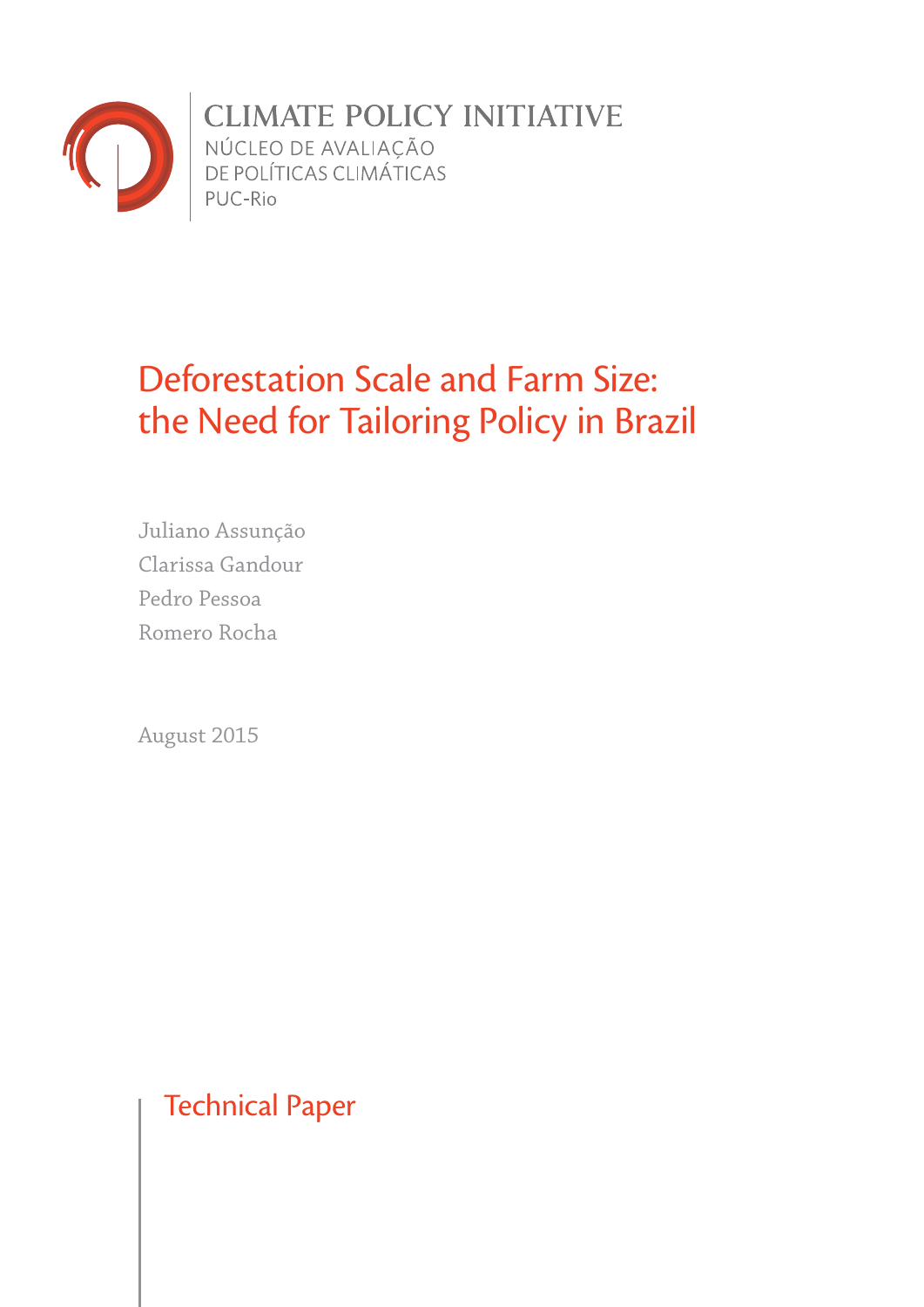# **Acknowledgements**

We thank the Brazilian Ministry of the Environment, particularly Francisco Oliveira, and the National Institute for Space Research, particularly Dalton Valeriano, for their continuous support. We are also grateful for helpful comments from participants at the 2015 AERE Summer Conference.

| <b>Descriptors</b>         |                                                                                                                                                      |
|----------------------------|------------------------------------------------------------------------------------------------------------------------------------------------------|
| Sector                     | Land Use                                                                                                                                             |
| Region                     | Brazil                                                                                                                                               |
| Keywords                   | deforestation, Amazon, property size, conservation policy                                                                                            |
| <b>Related CPI Reports</b> | • The Amazon Deforestation Slowdown: Prices or Policies?<br>• DETERring Deforestation in the Amazon: Environmental<br>Monitoring and Law Enforcement |
| Contact                    | Juliano Assunção, juliano@cpirio.org                                                                                                                 |
|                            |                                                                                                                                                      |
|                            |                                                                                                                                                      |

# **About CPI**

Climate Policy Initiative works to improve the most important energy and land use policies around the world, with a particular focus on finance. An independent organization supported in part by a grant from the Open Society Foundations, CPI works in places that provide the most potential for policy impact including Brazil, China, Europe, India, Indonesia, and the United States.

Our work helps nations grow while addressing increasingly scarce resources and climate risk. This is a complex challenge in which policy plays a crucial role.

Copyright © 2015 Climate Policy Initiative www.climatepolicyinitiative.org



All rights reserved. CPI welcomes the use of its material for noncommercial purposes, such as policy discussions or educational activities, under a Creative Commons Attribution-NonCommercial-ShareAlike 3.0 Unported License. For commercial use, please contact admin@cpisf.org.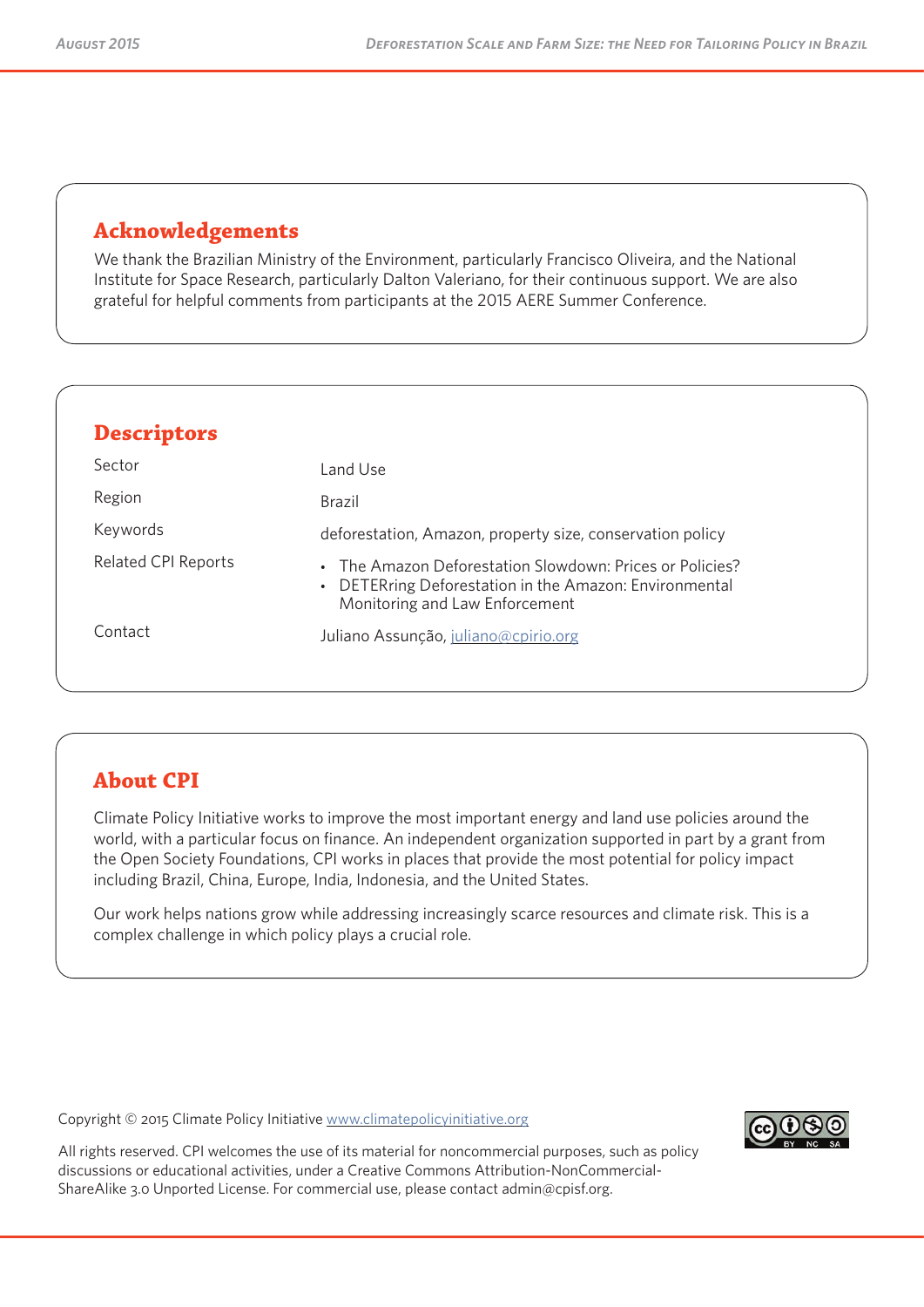# Deforestation Scale and Farm Size: the Need for Tailoring Policy in Brazil

Juliano Assunção<sup>a,b,∗</sup>, Clarissa Gandour<sup>a,b</sup>, Pedro Pessoa<sup>b</sup>, Romero Rocha<sup>c</sup>

<sup>a</sup>Climate Policy Initiative (CPI) & Núcleo de Avaliação de Políticas Climáticas da PUC-Rio (NAPC/PUC-Rio)  $b$ Department of Economics, PUC-Rio  $c$ Department of Economics, UFRJ

# Abstract

Once driven by large-scale clearings, Amazon deforestation now occurs mostly in small increments. Did this result from the emergence of a new group of agents or from an adaptation in the behavior of those who led deforestation in the past? We address this question using georeferenced data on private rural properties and deforestation. Results indicate that centralized policy efforts introduced starting in the mid-2000s successfully inhibited medium- and large-scale deforestation, but had heterogeneous effects on smallscale deforestation. Although the relative participation of small deforestation polygons increased in both sample states, the relative participation of smallholders in total state deforestation increased in Pará, but remained constant in Mato Grosso. The apparent similarity in scale of deforestation across states conceals relevant baseline differences between the agents engaging in forest clearing in each locality. Tailoring policy to account for such differences could strengthen Brazilian conservation policy.

Keywords: deforestation, Amazon, property size, conservation policy JEL codes: Q23, Q24, Q28

<sup>\*</sup>Corresponding author. Phone number:  $+55$  (21) 3527 2520. Address: Estrada da Gávea 50,  $4^{\circ}$  Andar,  $Gávea - Rio de Janeiro - RJ, 22451-263, Brazil.$ 

 $Email$  addresses: juliano@cpirio.org (Juliano Assunção), clarissa@cpirio.org (Clarissa Gandour), pedromp17@gmail.com (Pedro Pessoa), romero.rocha@ie.ufrj.br (Romero Rocha)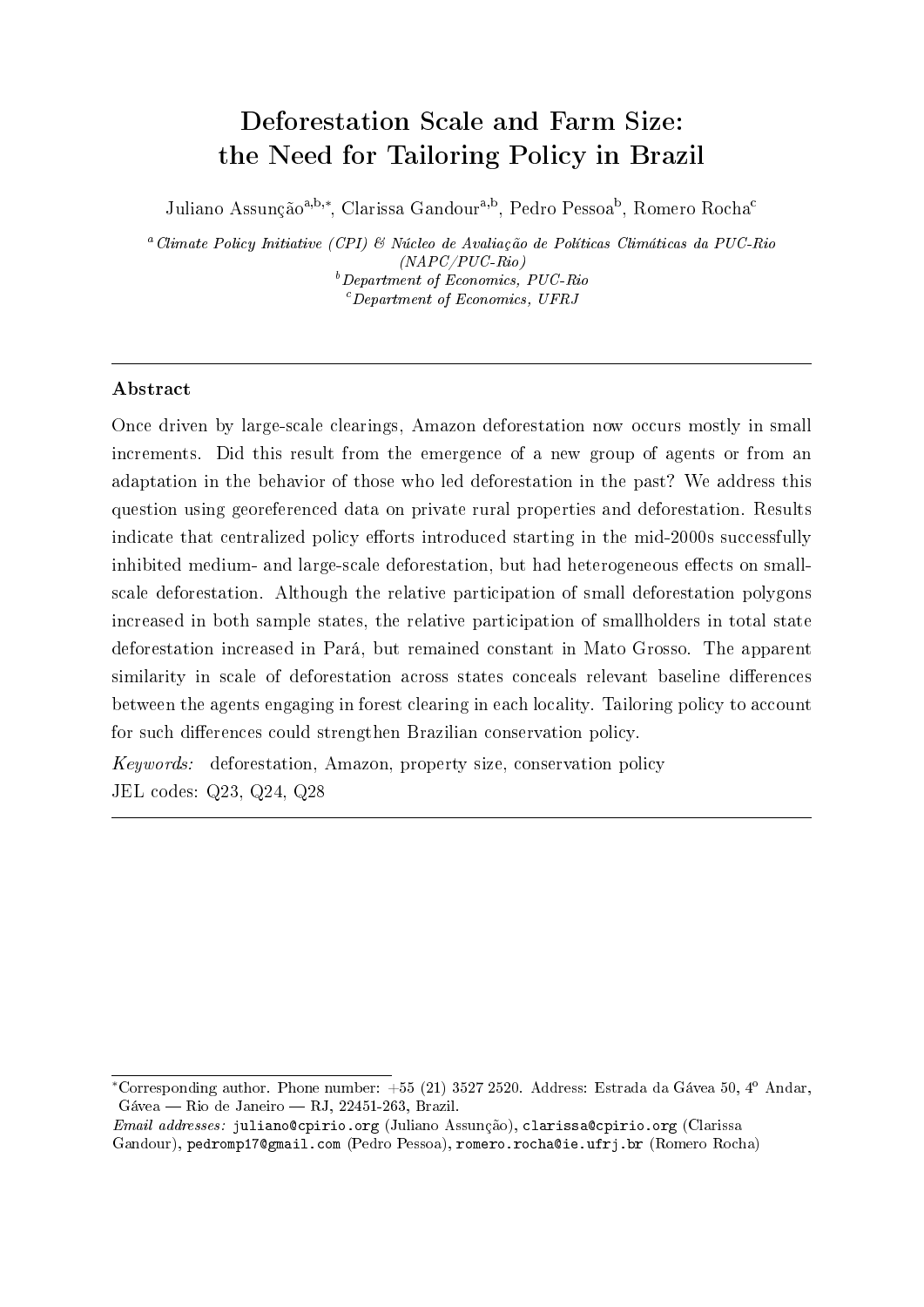#### 1. Introduction

Brazilian Amazon deforestation rates escalated in the early 2000s, but after peaking at over 27,000 km<sup>2</sup> in 2004, decreased sharply to about 4,500 km<sup>2</sup> in 2012 (INPE, 2015). A change in the composition of deforestation occurred alongside the reduction in the overall level of annual forest clearings. Once driven by large-scale clearings, Amazon deforestation now occurs mostly in small increments. Figure 1 illustrates this phenomenon  $\sim$  small deforestation polygons (defined as contiguous areas of cleared forest under 25 hectares), which accounted for under a quarter of total forest area cleared in 2002, amounted to more than half of annual deforestation in the early 2010s. The increase in the relative participation of small-scale deforestation was accompanied by a decrease in that of large and very large-scale forest clearings (deforestation polygons greater than 1 square kilometer).

# [Figure 1 about here.]

The timing of this change coincides with important shifts in Brazilian conservation policy. In particular, the strengthening of Amazon monitoring and law enforcement efforts starting in 2004 was one of the main drivers of the deforestation slowdown (Assunção et al., 2013a). Central to these efforts was the implementation of the remote sensingbased Real-Time System for Detection of Deforestation (DETER). Yet, the satellite used in DETER is only capable of detecting forest clearings whose total contiguous area exceeds 25 hectares. Because DETER is used to target law enforcement activity in the Amazon, clearings smaller than this threshold are less likely to be caught by law enforcers. The recent change in deforestation composition suggests that the dynamics of Amazon forest clearings may have changed in response to DETER's technical shortcoming.

This paper aims at shedding light on the nature of the change in deforestation composition. Did it result from the emergence of a new group of agents or from an adaptation in the behavior of those who already led deforestation in the past? In the former scenario, forest clearings by large landowners, which once accounted for the bulk of deforestation, are contained, but clearing practices by small landowners continue.<sup>1</sup> Deforestation in large properties would have therefore declined relatively more than in small properties. In the latter scenario, large landowners are still responsible for the greatest share of deforestation, but clear forest in smaller patches to elude monitoring. In this case, despite the decrease in average deforestation polygon size, there would be

<sup>&</sup>lt;sup>1</sup>We refer to agents operating within private properties as landholders or landowners throughout the paper. Although owners themselves might not be the ones actually practicing deforestation inside a given property, they are the ones responsible for registering the property in the databases we explore. In this sense, they are ultimately responsible for forest clearing activity occurring inside their property.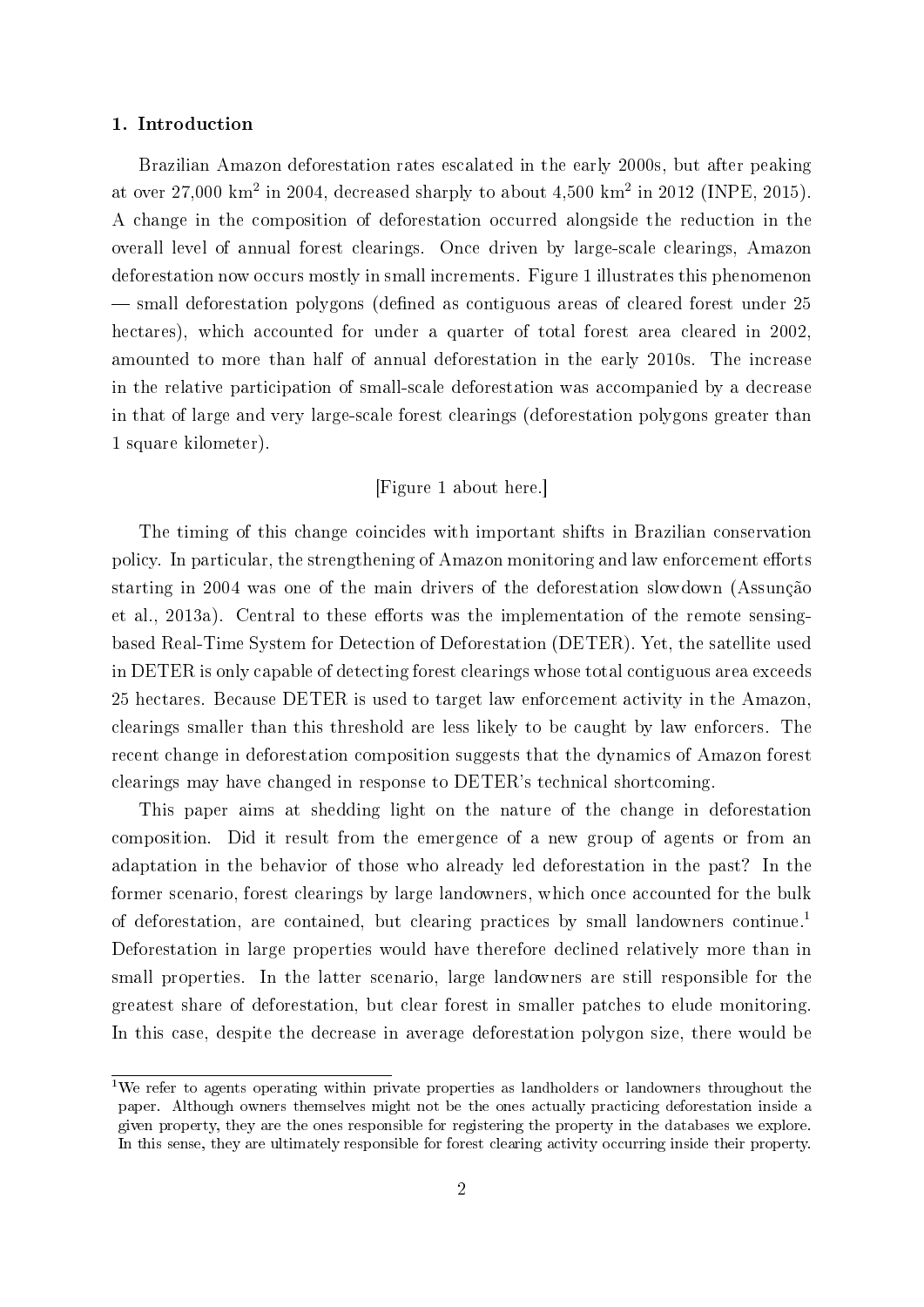no reason to expect a change in the relative participation of large and small properties in total deforestation.

We address this question by exploring georeferenced data on private rural properties from the Environmental Rural Registry (CAR) and the Unique Environmental License (LAU) databases, which provide property perimeters. We combine property boundary data with georeferenced deforestation data to determine whether deforestation polygons were located inside small/medium/large properties. Due to data availability, our analysis focuses on Mato Grosso and Pará states.

Results indicate that the pattern of deforestation differed across sample states. More specifically, policy efforts introduced starting in the mid-2000s appear to have successfully inhibited medium- and large-scale deforestation in both Mato Grosso and Pará, but had heterogeneous effects on small-scale deforestation. Although the relative participation of small deforestation polygons increased in both sample states, the relative participation of smallholders in total state deforestation increased in Pará in the late 2000s, but remained constant throughout our sample period in Mato Grosso. This highlights an important  $finding$  the apparent similarity in scale of deforestation across states conceals relevant differences between the agents engaging in forest clearing in each locality. Tailoring policy to account for such differences could strengthen Brazilian conservation policy.

In particular, we provide evidence that smallholders deforested larger patches (above 25 hectares) relatively more in Mato Grosso than in Pará. This type of forest clearing activity was more easily detected by DETER and, thus, more effectively contained by the new monitoring system. In this sense, enhanced law enforcement efforts starting in the mid-2000s targeted small, medium, and large landholders alike in Mato Grosso. This interpretation is consistent with the timing of the onset of the deforestation slowdown in Mato Grosso. In contrast, deforestation in small properties appears to have been more persistent in Pará throughout our sample period. This can be partly explained by the fact that forest clearings inside small properties in the state occurred mostly in increments smaller than 25 hectares. As this activity was not detected by DETER, smallholders in Pará were, in practice, less visible to law enforcers, and thus less likely to be targeted by them. This suggests that DETER-based improvements in monitoring and law enforcement may have been less effective in curbing deforestation in Pará, as compared to Mato Grosso. Indeed, although absolute deforestation in Pará shows a downward trend starting in the mid-2000s, the reduction in annual forest clearings is slightly more accentuated towards the late 2000s. Forest clearing activity in Pará therefore appears to have been relatively more sensitive to conservation efforts introduced in the late 2000s particularly the targeting of priority municipalities and the conditioning of rural credit concession upon proof of compliance with environmental and land titling regulations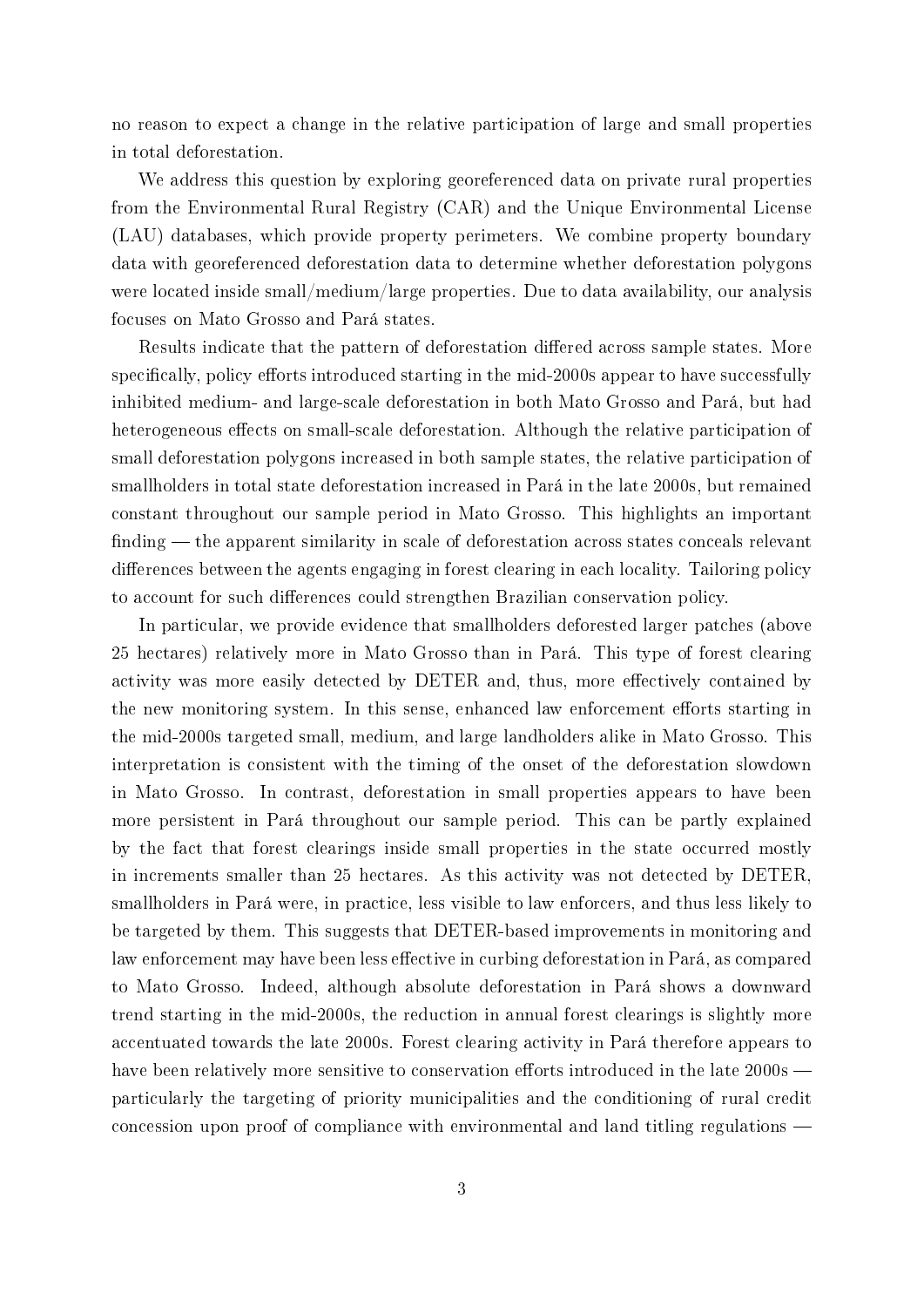than to earlier monitoring and law enforcement efforts.

These results further the ongoing debate in the literature on actor-specific contributions to Amazon deforestation. The unavailability of Amazon-wide propertylevel information has, however, limited the advance of this literature. Works covering the full extent of the Brazilian Amazon resort to municipality or census tract aggregations. classifying each unit of observations according to its prevailing property size (Pacheco, 2012; Godar et al., 2014). The main limitation with this approach, which does not explore individual property limits, is the inability to determine whether deforestation occurred inside or outside each property. Property-level analyses are, however, typically confined to small geographical areas (Walker et al., 2000; Aldrich et al., 2006; Michalski et al., 2010; Godar et al., 2012). Although insightful, empirical findings from studies conducted in these areas cannot easily be generalized for the entire Amazon. We, too, do not have Amazon-wide property-level data. Yet, by combining information from CAR and LAU, we are able to build a property-level database for the two states that consistently accounted for about two thirds of the forest area cleared in our sample years. Hence, even if not exhaustive, our sample is relevant.

Our work also speaks to the literature on the drivers of deforestation. The impact of socioeconomic and geographic factors on deforestation has long been documented population, road density, climate, rural credit, and agricultural commodity prices, among others, have been shown to be important drivers of forest clearing activity (Cropper and Griths, 1994; Panayotou and Sungsuwan, 1994; Andersen, 1996; Barbier and Burgess, 1996; Chomitz and Gray, 1996; Cropper et al., 1997; Angelsen and Kaimowitz, 1999; Pfaff, 1999; Barbier and Burgess, 2001; Ferraz, 2001; Pfaff et al., 2007; Chomitz and Thomas, 2003; Araujo et al., 2009). More recent works have looked specifically at the 2000s Amazon slowdown, aiming at disentangling the leading causes for the decrease in deforestation (Hargrave and Kis-Katos, 2013; Assunção et al., 2013b,a; Assunção and Rocha, 2014; Assunção et al., 2015). We contribute to this literature to the extent that our findings enhance the understanding about the changing nature of Amazon deforestation and its underlying causes. We provide evidence that centralized and uniform conservation efforts had heterogeneous effects, likely due to regional heterogeneities at baseline. Although we are unable, within the scope of this work, to determine the precise reasons for these baseline differences, our results highlight the need to more finely shape conservation efforts to regional specificities.

The remainder of this paper is organized as follows. Section 2 provides an overview of the institutional context for Amazon conservation policies, and presents a state-level comparison of Mato Grosso and Pará. Section 3 details data sources and variables construction. Section 4 discusses results from descriptive and regression analyses. Section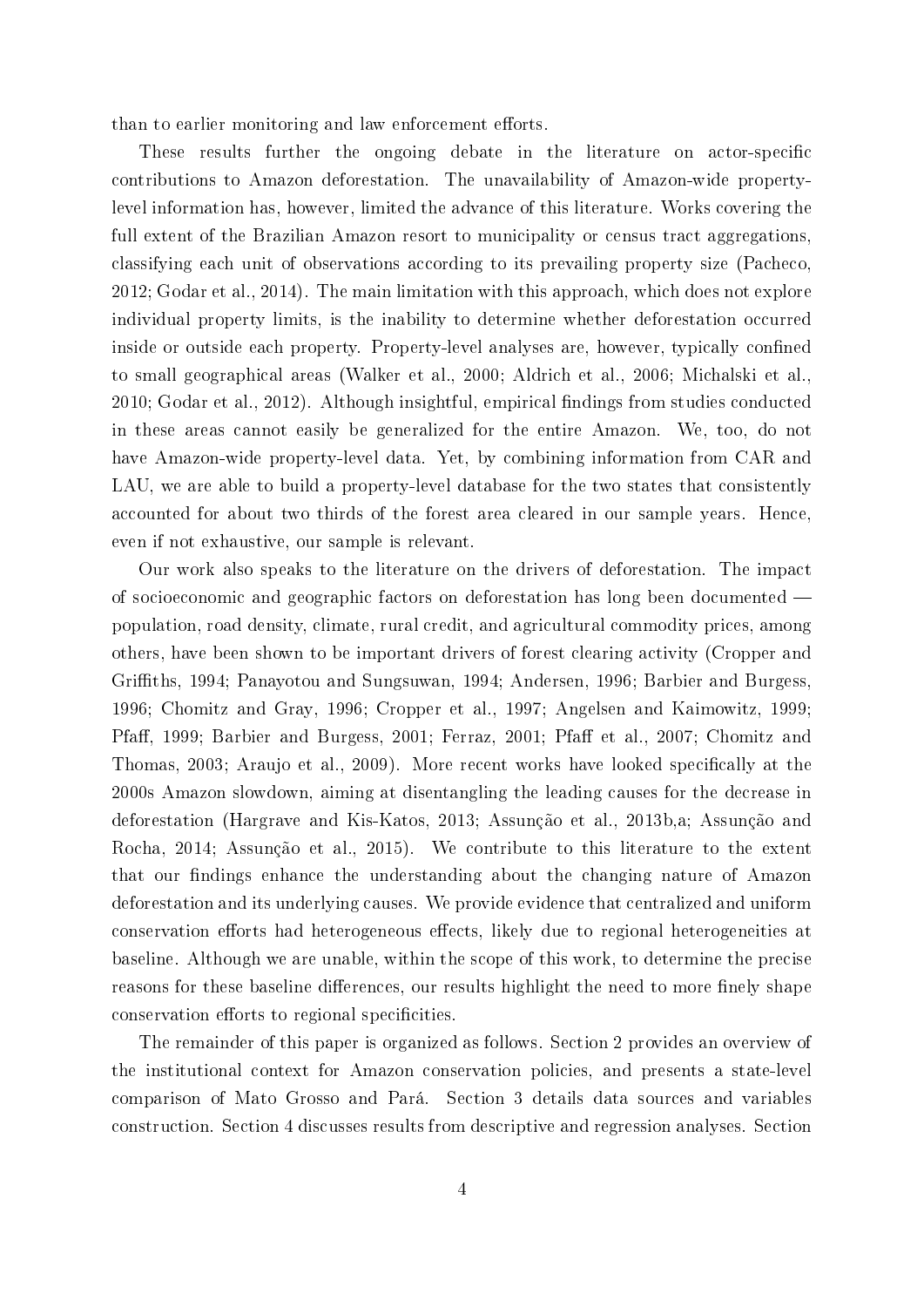5 interprets these results. Finally, Section 6 concludes with policy implications.

### 2. Institutional Context

This section starts by providing an institutional background for Amazon conservation policy in the 2000s, and follows with a descriptive comparison of Mato Grosso and Pará states. Both the overall policy and the state-level dimensions are relevant for the interpretation of our results.

#### 2.1. Novel Conservation Efforts

The Action Plan for the Prevention and Control of Deforestation in the Legal Amazon  $(PPCDAm)$ , the pivotal conservation policy effort of the mid-2000s, marked the beginning of a novel approach towards combating deforestation in the Brazilian Legal Amazon.<sup>2</sup> Launched in 2004, it integrated actions across different government institutions and proposed innovative procedures for monitoring, environmental control, and territorial management. Henceforth, all changes to Brazilian forestry and conservation policy happened within the plan's framework. The operational project for the PPCDAm consisted of a large set of strategic conservation measures to be implemented and executed as part of a new collaborative effort between federal, state, and municipal governments, alongside specialized organizations and civil society.

One of the pillars of the PPCDAm was the strengthening of Amazon monitoring and law enforcement. The main driving force behind this was the adoption of DETER in 2004. Developed and operated by the National Institute for Spatial Research (INPE), DETER is a satellite-based system that captures and processes georeferenced imagery on forest cover in 15-day intervals. These images are used to identify deforestation hot spots and target law enforcement efforts. Prior to the activation of the satellite-based system, Amazon monitoring depended on voluntary reports of threatened areas, making it very difficult for law enforcers to identify and access deforestation hot spots in a timely manner. With the adoption of DETER, law enforcers were able to better identify and more quickly act upon areas afflicted by illegal deforestation.

Yet, the monitoring system suffers from an important technical limitation  $-$  the satellite used in DETER is only capable of detecting forest clearings whose total contiguous area is greater than 25 hectares. Any clearings smaller than this are, essentially, invisible to the monitoring system, and are therefore less likely to be caught by law enforcers.

<sup>&</sup>lt;sup>2</sup>The Legal Amazon is a socio-geographic division of Brazil. It is composed of the western territory of the state of Maranhão and the entire territory of the states of Acre, Amapá, Amazonas, Mato Grosso, Pará, Rondônia, Roraima, and Tocantins.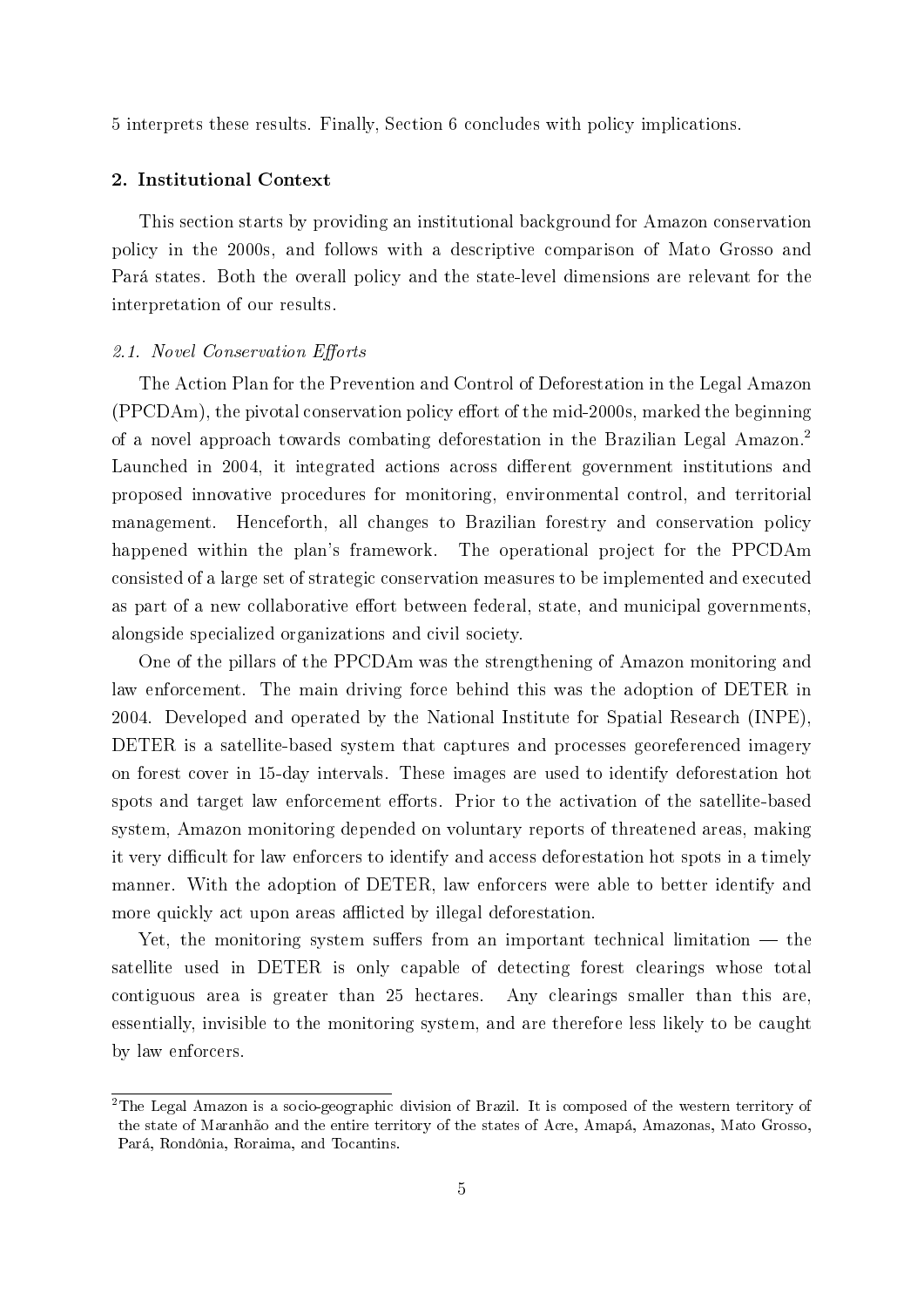In addition to the implementation of the DETER system, the PPCDAm promoted improved qualification of law enforcement personnel via stricter requirements in the recruitment process for the environmental police, as well as more specialized training of law enforcers. The new plan also introduced institutional changes that brought greater regulatory stability to the administrative processes for dealing with environmental crimes. New directives for the investigation and punishment of environmental infractions regulated the use of sanctions including fines, embargoes, and seizure of production goods, tools, and materials. Law enforcement efforts were also strengthened with the creation of the priority municipalities policy in 2008, which singled out municipalities with intense deforestation activity and took differentiated action towards them. These municipalities, selected based on their recent deforestation history, were classied as in need of priority action to prevent, monitor, and combat illegal deforestation. In addition to being more closely monitored, priority municipalities became subject to a series of other administrative measures that did not necessarily stem from law enforcement policy. Examples include harsher licensing and georeferencing requirements for private landholdings, compromised political reputation for mayors of priority municipalities, and economic sanctions applied by agents of the commodity industry.

Parallel to the PPCDAm's monitoring and law enforcement efforts, the creation of protected areas gained momentum in the mid-2000s. From 2004 through 2009, the area covered by conservation units of integral protection and sustainable use in the Legal Amazon increased by over  $520,000 \text{ km}^2$ . By the end of the 2000s, nearly half of Legal Amazon territory was under protection as either conservation units or indigenous lands.

Finally, a novel approach towards the concession of rural credit was adopted to restrict financial resources for those who did not abide by environmental and land titling regulations. Starting in 2008 the concession of rural credit for use in the Amazon biome became conditioned upon presentation of proof of borrowers' compliance with environmental legislation and legitimacy of land claims. Small-scale producers, however, benefited from both partial and complete exemptions to the policy's requirements.

#### 2.2. A State-Level Comparison

Combined, Mato Grosso and Pará occupy over two fifths of the Brazilian Legal Amazon, but accounted for more than half of total Amazon forest area cleared annually from 2002 through 2012 (see Table 1 and Figure 2).<sup>3</sup> Thus, although not representative of the Legal Amazon in its entirety, Mato Grosso and Pará cover not only a substantial fraction of Amazon territory, but also concentrate a significant share of its recent

 $^3\rm{The}$  share of annual Amazon deforestation attributable to Mato Grosso and Pará remained above  $65\%$ from the early 2000s through 2010, but fell to 64% and 55% in 2011 and 2012, respectively.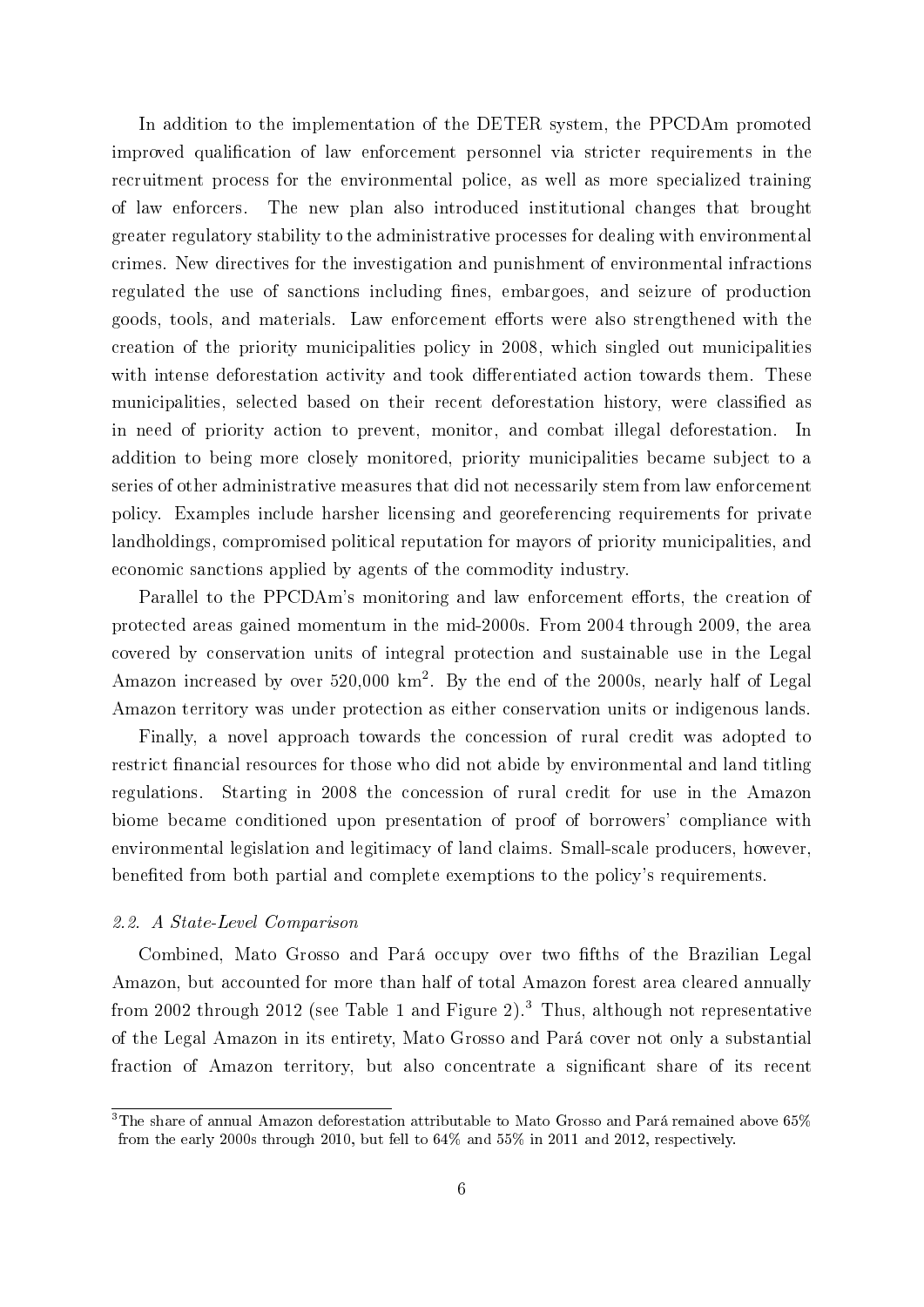deforestation activity.

# [Table 1 about here.]

By 2012, the registration of private rural properties was relatively advanced in Mato Grosso and Pará, as compared to other Legal Amazon states. Table 1 shows that nearly half of Mato Grosso's unprotected territory (or  $40\%$  of state territory) was registered. In Pará, although registered properties amounted to only 18% of total state territory, they covered  $40\%$  of its unprotected area.<sup>4</sup> Both states therefore had comparable shares of registered unprotected territory. Given the sheer size of Mato Grosso and Pará, these shares imply that our sample area is not only sizable, but also of relevance to our topic of interest.

The composition of registered areas differed across states. While large properties accounted for 81% and small properties for only 3% of Mato Grosso's total registered area, the equivalent figures for Pará were  $68\%$  and  $14\%$ , respectively. Indeed, the average size of a registered property in Mato Grosso was more than three times that of its counterpart in Pará. Considering that the size of fiscal modules is similar in the two states, the difference in average property sizes suggests that the agrarian structure in Mato Grosso differs significantly from that in Pará. Section 5 explores this further.

# [Figure 2 about here.]

The two states also exhibited different deforestation trends during the sample period. The rate of forest clearings decreased in both Mato Grosso and Pará in the second half of the 2000s, accompanying the overall Amazon deforestation slowdown. Yet, deforestation proved to be more persistent in Pará, as shown in Figure 2. In 2002, each state accounted for approximately 35% of total Amazon forest cleared, but after overtaking Pará's share of annual deforestation in the first half of the 2000s, Mato Grosso's share gradually fell. In contrast, starting in 2006, Pará systematically accounted for at least two fifths of annual deforestation. In 2012, Mato Grosso was responsible for 17% and Pará for 38% of total forest area cleared in the Amazon.

Despite its persistence, it's interesting to note that deforestation in Pará appears to have decreased at a slightly faster pace starting in 2009. Considering that the PPCDAm was implemented in the mid-2000s and that forest clearings had been slowing down substantially in Mato Grosso since 2005, this stylized fact suggests that Pará was

<sup>&</sup>lt;sup>4</sup>Note that the regulation regarding forest clearing activity within protected areas is stricter than that referring to unprotected areas. Thus, protected areas in the Amazon do not typically contain private rural properties.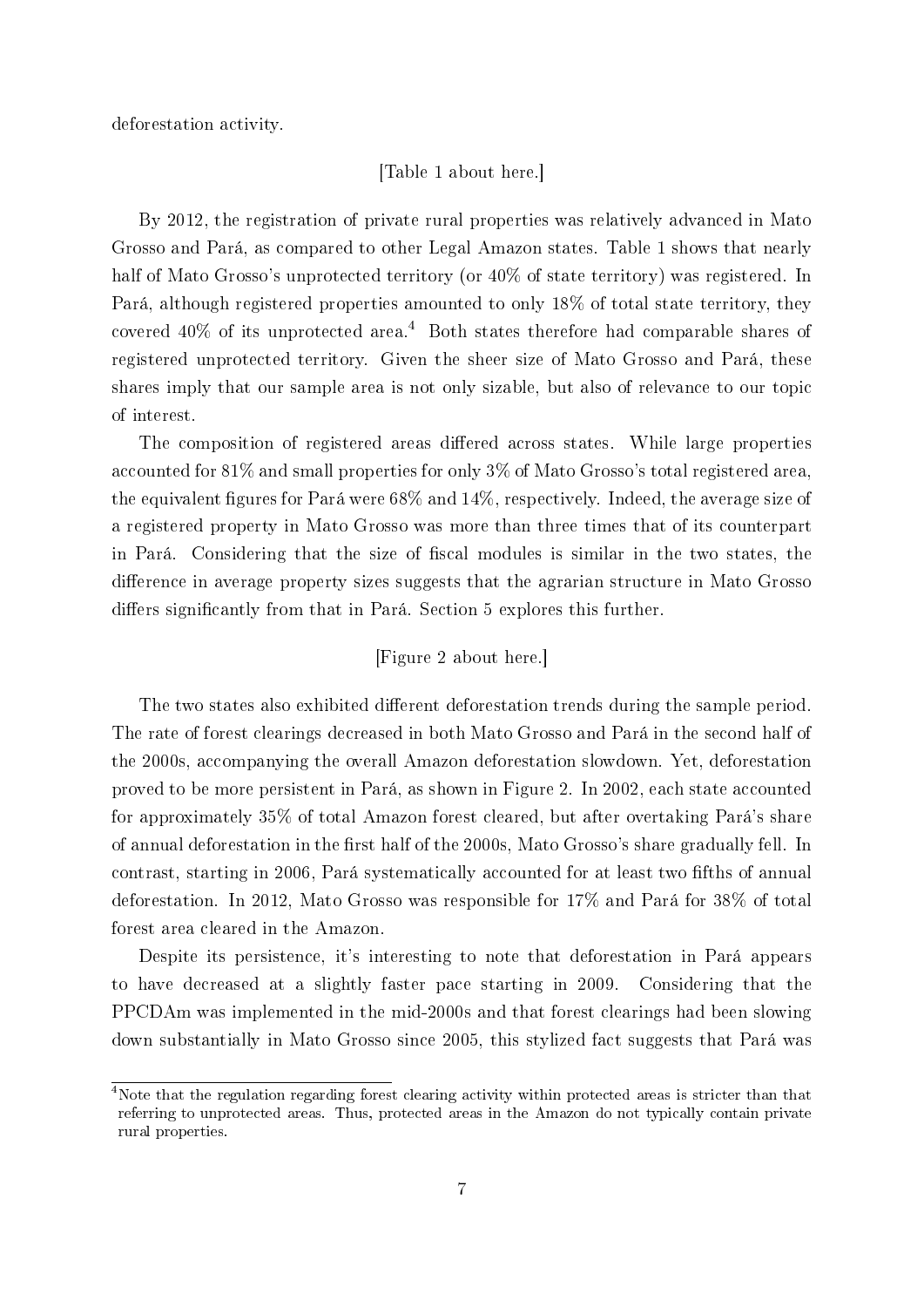somewhat more susceptible to conservation measures adopted in the late 2000s, namely, the priority municipalities policy and the conditioning of rural credit. This might have resulted from a combination of historical and geographical factors that gradually shaped the productive structure of each state. We return to this discussion in Section 5.

Unlike state deforestation, forest clearings happening within registered properties followed similar trends in Mato Grosso and Pará. About half the forest area cleared in each state was located inside registered properties in the early 2000s; by 2012, this fraction had decreased to less than a quarter. Most of the forest clearing activity in unregistered areas in the late 2000s and early 2010s therefore occurred either in public land or in unregistered private land. Combined, these stylized facts suggest that enrollment in the registry was not uniformly distributed across rural agents. As registration was not mandatory during our sample period (see Section 3.1 for details), it is likely that agents who were more inclined to deforest were also the ones who refrained from registering their properties (at least until forced to do so). After all, compliance with registry regulation required landowners to document legal reserves and areas of permanent protection within their properties  $-$  precisely the areas that must be preserved inside private landholdings under Brazilian environmental regulation.

Although these descriptive statistics do not allow us to determine the underlying reasons for the different trends, they highlight the fact that there was heterogeneity between rural landowners in Mato Grosso and Pará in the early 2000s. This heterogeneity will be central to our interpretation of the change in Amazon deforestation composition.

#### 3. Data

We use georeferenced data on annual deforestation inside private rural properties in Mato Grosso and Pará to build a 2002 through 2012 property-by-year panel data set. This section describes data sources and details the construction of our key variables.

#### 3.1. Private Rural Properties

Private property boundaries were obtained from the CAR database, via the State Secretariats for the Environment. To obtain the CAR, landowners must georeference (record the geographical coordinates for) their properties' perimeters, as well as delimitations for legal reserves, areas of permanent protection, remaining native vegetation, consolidated rural areas, and areas of social or public interest. Upon inputing this information into the CAR system, landowners hold a temporary CAR; permanent CARs are only issued after the State Secretariat for the Environment validates the information. In this study, we make no distinction between properties holding temporary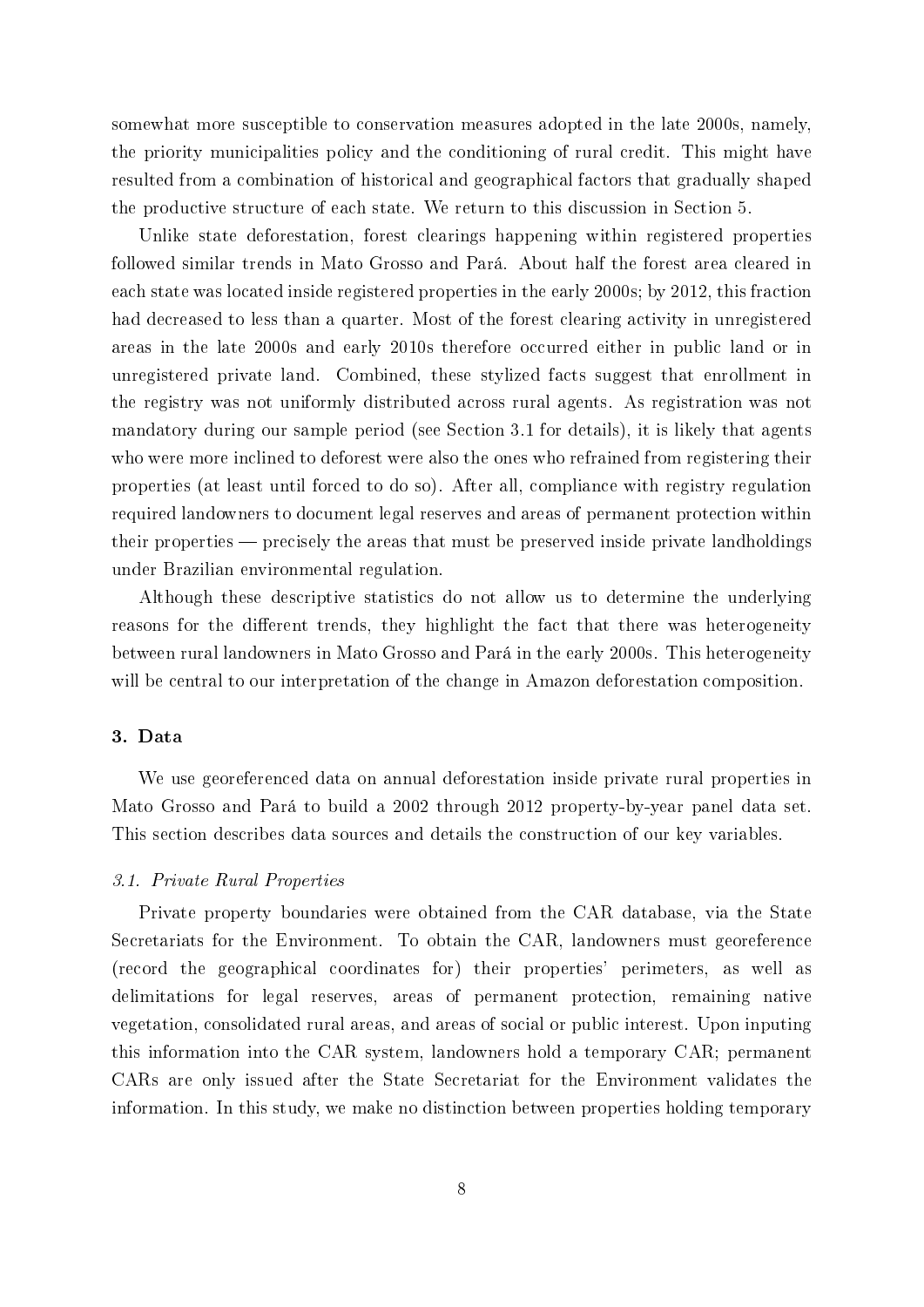and permanent  $CARs$  — all are considered registered properties.<sup>5</sup>

The CAR system was created to serve as an instrument for the environmental regularization of rural properties in Brazil. Although its origin dates back to the second half of the 2000s, it was not until the approval of the new Brazilian Forest Code in 2012 that registration in CAR became compulsory for all private rural properties in the country. At the time of writing, the deadline for registration in CAR is May 2015, but registry coverage is still incomplete. Our sample does not, therefore, include all private rural properties in Mato Grosso and Pará. As there is currently no available data that allows us to differentiate unregistered private properties from public lands, these private properties are not considered in our analysis.

Original data sets presented several overlaps between properties. This might happen for one (or more) of three reasons: (i) property rights in the Amazon are not always well defined; (ii) landowners are individually responsible for georeferencing their properties, and boundary disputes induced by inconsistent georeferencing are only settled when the state regulator validates the temporary registry; and (iii) selling/buying and changes in boundaries of registered properties are not adequately documented — when a property is purchased, for example, the new owner must register the property, but the old registry remains in the state database. We deal with these overlaps by assigning the duplicate area to the most recently registered property and removing it from the others. Registered area in the original data set totaled about 630 thousand  $\text{km}^2$ ; after addressing overlaps, our sample amounted to 586 thousand  $km^2$  of private land.

The final data set contains 23,731 properties in Mato Grosso and 47,412 in Pará. As we do not have full information about changes in properties' borders during our sample period, our analysis assumes they are constant from 2002 through 2012.

We follow Brazilian law and classify property sizes based on fiscal modules. A fiscal module is defined as the minimum area needed to ensure the economic viability of exploring a rural establishment in any given Brazilian municipality. The average size of a fiscal module is 0.88 in Mato Grosso, and 0.70 in Pará (see Table 1). Property size is determined as follows: small properties are smaller than 4 fiscal modules; medium-sized properties are larger than 4 but smaller than 15 fiscal modules; and large properties are larger than 15 fiscal modules. Note that, because fiscal modules are municipality-specific, thresholds for small/medium/large properties differ across sample municipalities.

 ${}^{5}$ For Mato Grosso, we complement CAR data with information from LAU, which served as a registry for private rural properties in the state before the adoption of CAR. Again, we make no distinction between properties registered under CAR or LAU.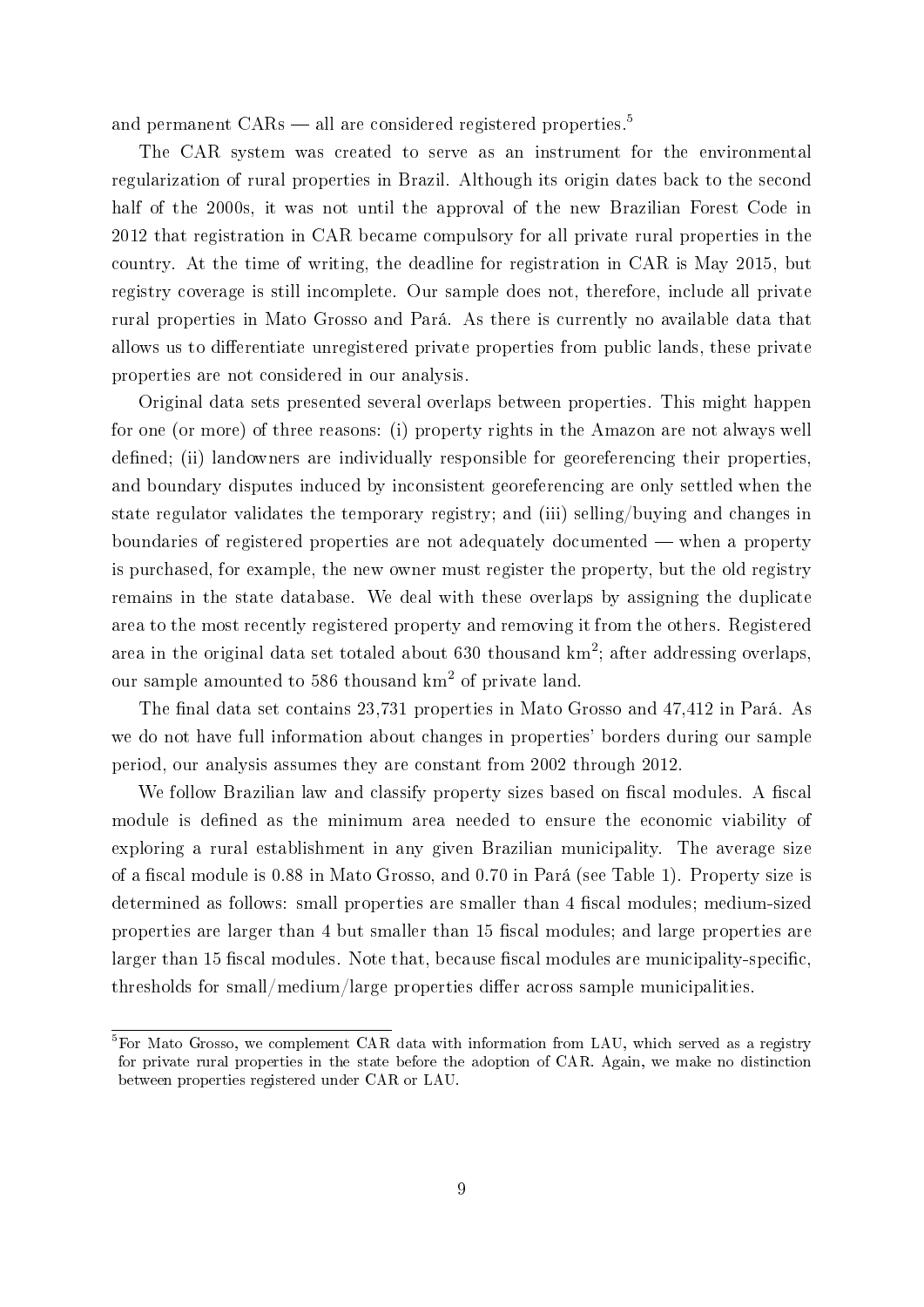#### 3.2. Deforestation

We use publicly-available information from INPE to determine the location of forest clearings at an annual basis. Through its Program for Calculation of Amazon Deforestation (PRODES), INPE processes satellite imagery covering the full extent of the Brazilian Legal Amazon to identify and map deforestation activity. Both automated and human-based interpretation of satellite imagery are used to locate forest clearings. For a given year, PRODES measures deforestation that happened from August of the previous year through July of that year. This is done to ensure that remote sensing occurs at a time when visibility of Amazon land cover is typically at its best. To maximize potential visibility, images from the Amazon dry season (typically July, August, and September) are used.<sup>6</sup>

The PRODES dataset suffers from three technical limitations that potentially affect our results. First, cloud coverage during the period of remote sensing may prevent the satellite used in PRODES from capturing land cover imagery. Forest areas that were cleared in a given year, but were blocked from view by clouds during remote sensing, are not incorporated into that year's deforestation increment figure  $-$  these areas are only accounted for when they eventually show up on PRODES imagery. Although we cannot address this issue in our descriptive results, we include variables indicating PRODES cloud coverage and unobservable areas, both of which are made publicly available by INPE, in all regressions to control for measurement error. Second, deforestation data is missing for some regions of Pará in one or all sample years. A total of 210 properties are affected by this, and are dropped from our sample. Third, the satellite used in PRODES can only detect contiguous areas of cleared forest that are greater than 6.25 hectares. Hence, our analysis does not consider deforestation polygons that are smaller than this.

#### 3.3. Combining Georeferenced Data

Georeferenced data on deforestation from PRODES/INPE and on private rural property from the environmental registries are overlapped as shown in Figure 3. This allows us to not only identify forest clearings happening inside private property, but also calculate the area of such clearings.

# [Figure 3 about here.]

<sup>6</sup>PRODES only accounts for the clearing of tropical forest, and it does not detect deforestation of areas covered by secondary forest. See Câmara et al. (2006) for a detailed account of PRODES methodology.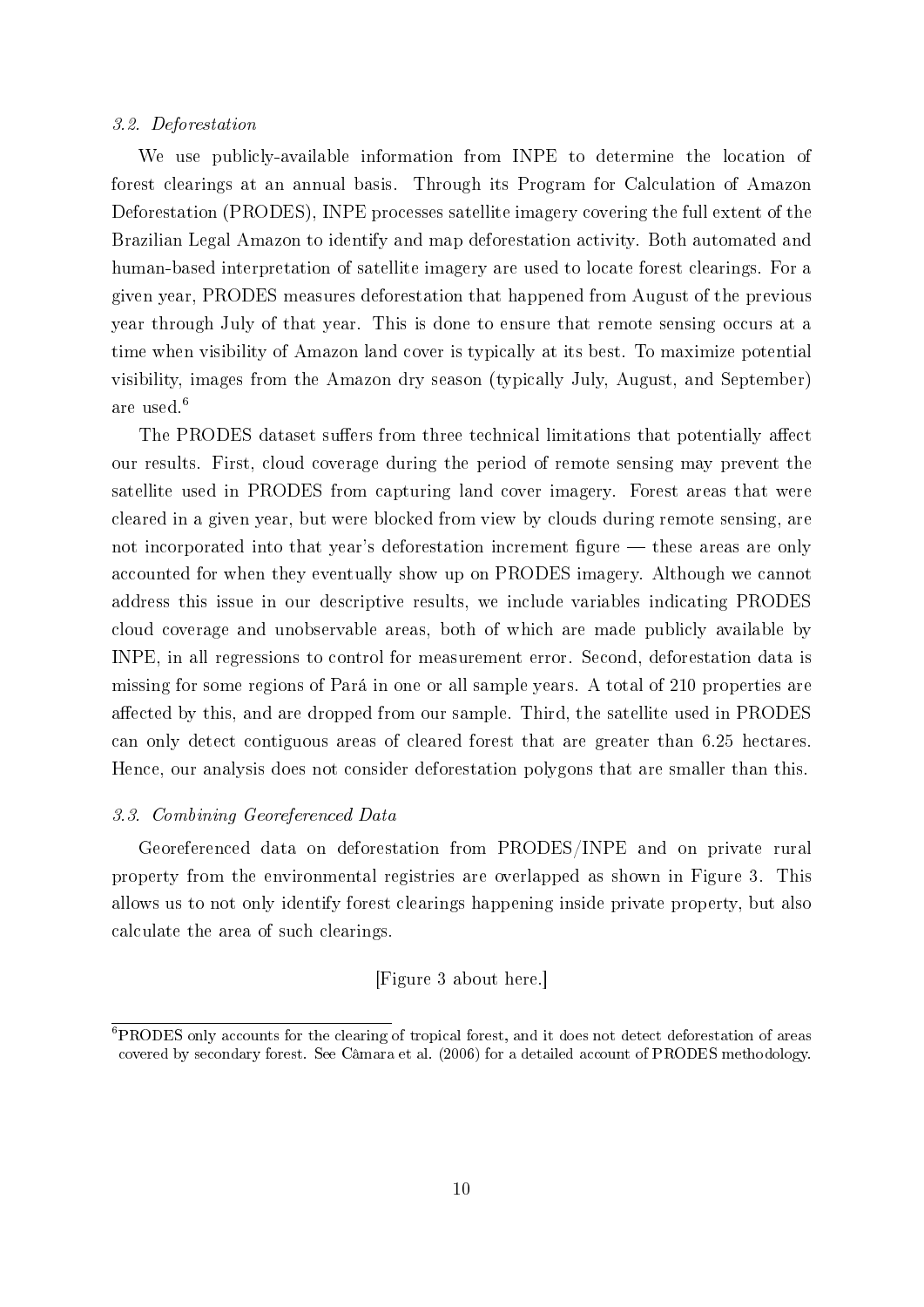#### 4. Results

#### 4.1. Deforestation by Polygon Size

Figure 4 decomposes total cleared forest in each state and year into the shares attributable to each polygon size class. In Mato Grosso, small-scale clearings ( $< 0.25$ ) km $^2)$  were responsible for less than 15% of total state deforestation through the mid-2000s. An increase in their participation was accompanied by a decrease in the participation of large  $(1-5\,\mathrm{km}^2)$  and very large (> 5 km<sup>2</sup>) polygons in the second half of the 2000s. The timing of this change in composition coincides with the introduction of the DETER system, which is unable to detect deforestation polygons that are smaller than 0.25 square kilometers (see Section 2.1 for a detailed explanation).

# [Figure 4 about here.]

The rise in small-scale deforestation in Mato Grosso is, however, only timid when compared to that which occurred in Pará. Clearing forest in small increments was a more common practice in Pará already in the early 2000s, when small polygons accounted for about  $25\%$  of total state deforestation. The first half of the 2000s saw a considerable increase in the participation of small polygons in annual deforestation, but it was after 2007 that small-scale deforestation overtook medium and large clearings by a wide margin. By the early 2010s, the share of deforestation attributable to small polygons had almost tripled in only ten years. A reduction in the participation of medium, large, and particularly very large forest clearings occurred in tandem with the rise in small polygons.

Overall, deforestation became more fragmented in both states, but the much greater rise in participation of small-scale deforestation in Pará indicates relevant heterogeneity across states.

#### 4.2. Deforestation by Property Size

The data presented so far show that the deforestation slowdown was mostly driven by the curbing of large-scale forest clearings. We now investigate if those who currently deforest in small increments are the same agents who led deforestation in the past  $-$  then in large increments  $\sim$  or a new set of agents who are emerging with the containment of large-scale forest clearing activity. In the first scenario, large landowners, who once accounted for the bulk of deforestation, are still responsible for the greatest share of it, but now clear forest in smaller patches. Hence, despite the decrease in average deforestation polygon size, there would be no reason to expect a change in the relative participation of large and small properties in total deforestation. In the second scenario, forest clearings by large landowners have been contained, but clearing practices by small landowners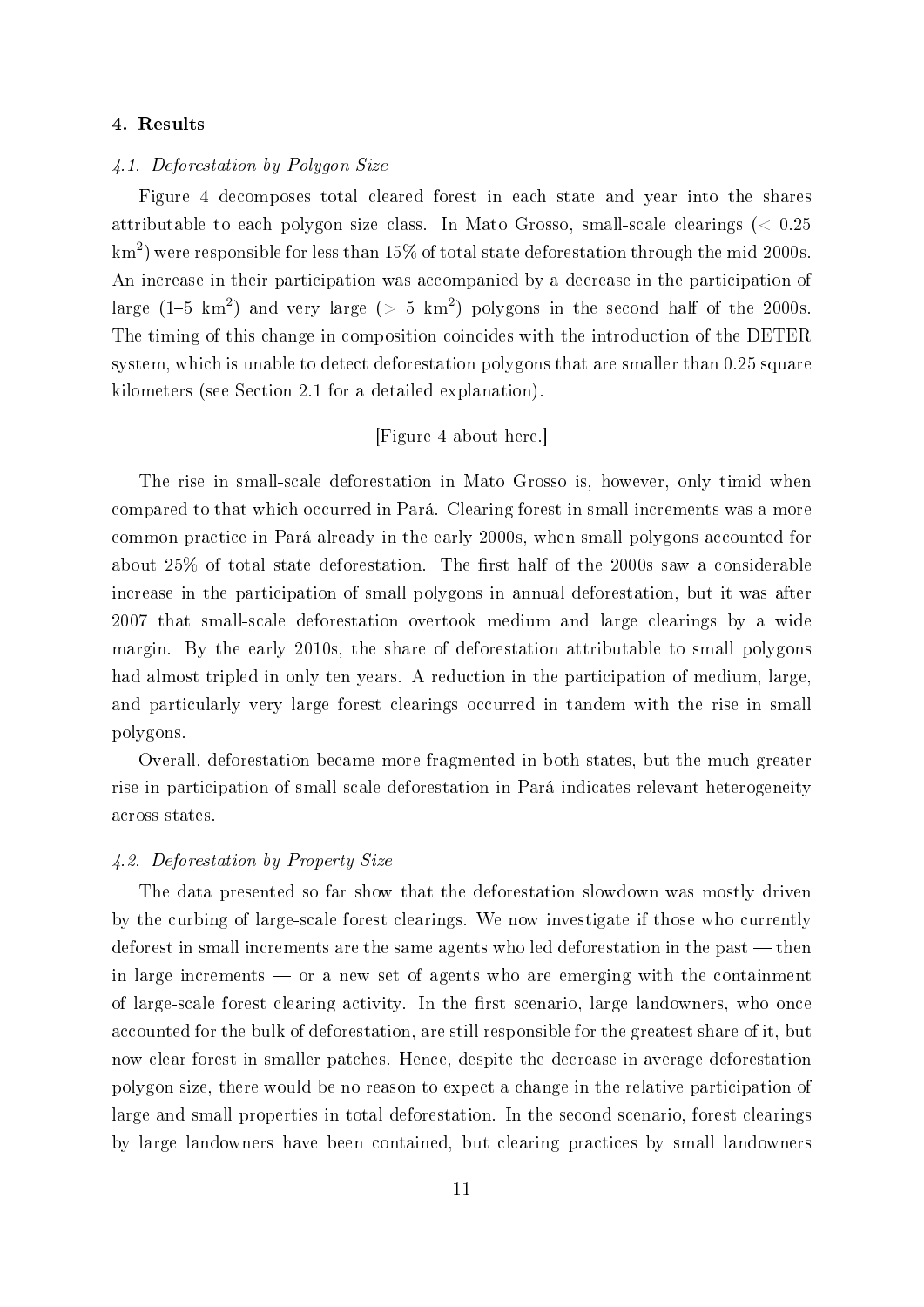continue. Deforestation in large properties would have therefore declined relatively more than in small properties.

To see this, we again decompose total deforested area in each state, but now using property size as the basis for classification. Figure 5 shows that trends in Mato Grosso and Pará differed significantly. In Mato Grosso, the shares of state deforestation occurring within each property size remained fairly stable over the sample period, with large properties accounting for about 70% and small properties for less than 10% of total annual deforestation. In contrast, there was a reversal of roles in Pará. In 2002, large properties answered for 60% and small properties for 15% of total deforestation; over the next 10 years, the participation of small properties gradually increased, while that of large ones decreased, such that, by 2012, each accounted for about 40% of total cleared forest area.

# [Figure 5 about here.]

These trends indicate that the nature of the change in deforestation composition differed across states. The evidence suggests that, in Mato Grosso, agents changed their behavior. Despite increased fragmentation of forest clearings, large properties continued to be responsible for the largest part of annual state deforestation  $-$  large properties switched from large-scale clearing practices to small-scale ones. One plausible explanation for this is that, aware of DETER's inability to detect deforestation polygons smaller than 0.25 square kilometers, landowners adapted their deforestation practices to elude monitoring.

Although large landowners in Pará may also have changed deforestation practices in response to DETER, the rise in the share of small properties indicates that another effect was also in place — namely, the curbing of forest clearing practices inside large properties was relatively stronger than that in small properties. Indeed, small properties in Pará exhibited a unique trend. From 2002 to 2012, deforestation in absolute terms decreased by more than 90% in all property categories in Mato Grosso, as well as in medium and large properties in Pará; at the same time, the reduction in forest clearings within small properties in Pará was only 69%.

## [Table 2 about here.]

We conduct a descriptive regression exercise to determine how deforestation outcomes correlate with property size categories in each state over our sample period. The estimated model is:

$$
d_{it} = \beta_t small_i * year_t + \delta X_{it} + \alpha_i + \lambda_t + \epsilon_{it}
$$
\n<sup>(1)</sup>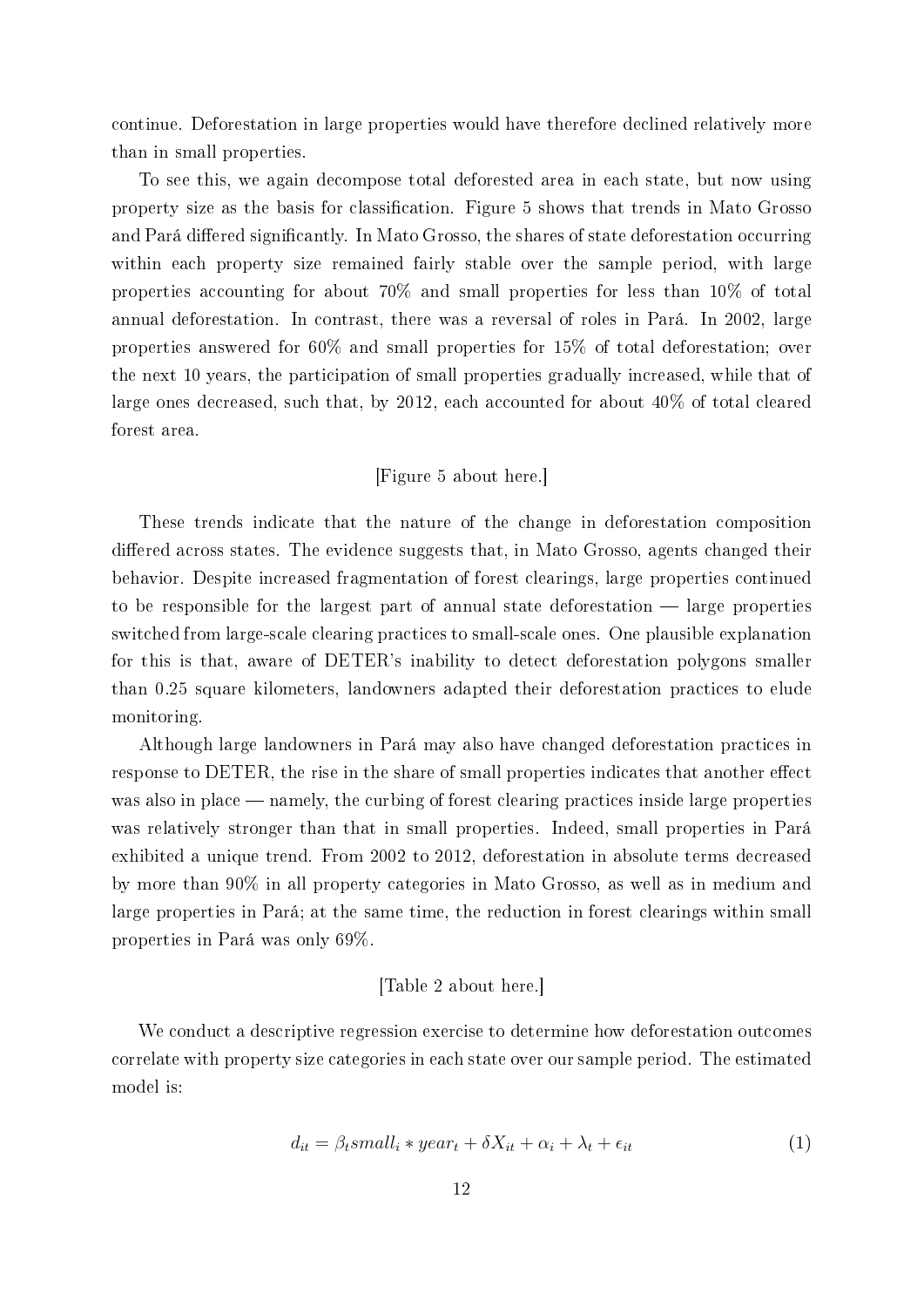where  $d_{it}$  is one of three alternative deforestation outcomes in property i and year t;  $small_i * year_t$  is an interaction between a dummy variable flagging small properties and year dummy variables;  $X_{it}$  is a vector of property-level controls including cloud coverage and accumulated deforestation through 2001;  $\alpha_i$  are municipality fixed effects;  $\lambda_t$  are year fixed effects; and  $\epsilon_{it}$  are the idiosyncratic errors. Standard errors in all specifications are clustered at the municipality level.

The three deforestation outcomes used are: (i) a dummy variable flagging whether property i cleared any patches of forest in year  $t$ ; (ii) the size of the largest deforestation polygon cleared in property  $i$  and year  $t$ ; and (iii) total cleared area in property  $i$  and year  $t$  as a share of total property area. Only regressions using the first dependent variable include all registered properties; all other regressions use a restricted sample that excludes properties in which there was no deforestation from 2002 through 2012. We run separate regressions for Mato Grosso and Pará.

Table 3 presents estimated coefficients for model  $(1)$  using each of the three alternative deforestation outcomes in each state. The coefficients capture the difference in correlation between the outcome variables and small properties, as compared to that between the outcome variables and medium and large properties. Results indicate that small properties were about 10% less likely to deforest than medium and large ones at the beginning of our sample period (see columns  $1$  and  $4$ ). Over time, however, this difference becomes insignificant  $-$  by the early 2010s, coefficients are statistically equal to zero, indicating that forest clearings were just as likely to happen in small properties as in medium and large ones. This pattern is observed in both Mato Grosso and Pará, though the difference between small and medium/large properties was greater in the latter through 2009. Considering that medium and large properties were not only more likely to deforest, but specifically deforested relatively more polygons that were visible to DETER, these properties were more likely to be targeted by law enforcers. This may have contributed to close the gap between small and medium/large properties in the probability of deforesting.

### [Table 3 about here.]

Our estimations also capture the fragmentation of deforestation in both Mato Grosso and Pará. The size of the largest cleared polygon in small properties was signicantly smaller than that in medium and large properties in the first half of the 2000s, indicating that larger properties were, in fact, engaged in larger-scale deforestation. Yet, this difference decreases over time, reaching zero by the  $2010s$  (see columns 2 and 5). These results reflect the fall in medium- and large-polygon forest clearings. Moreover, they serve as evidence that deforestation practices inside medium and large properties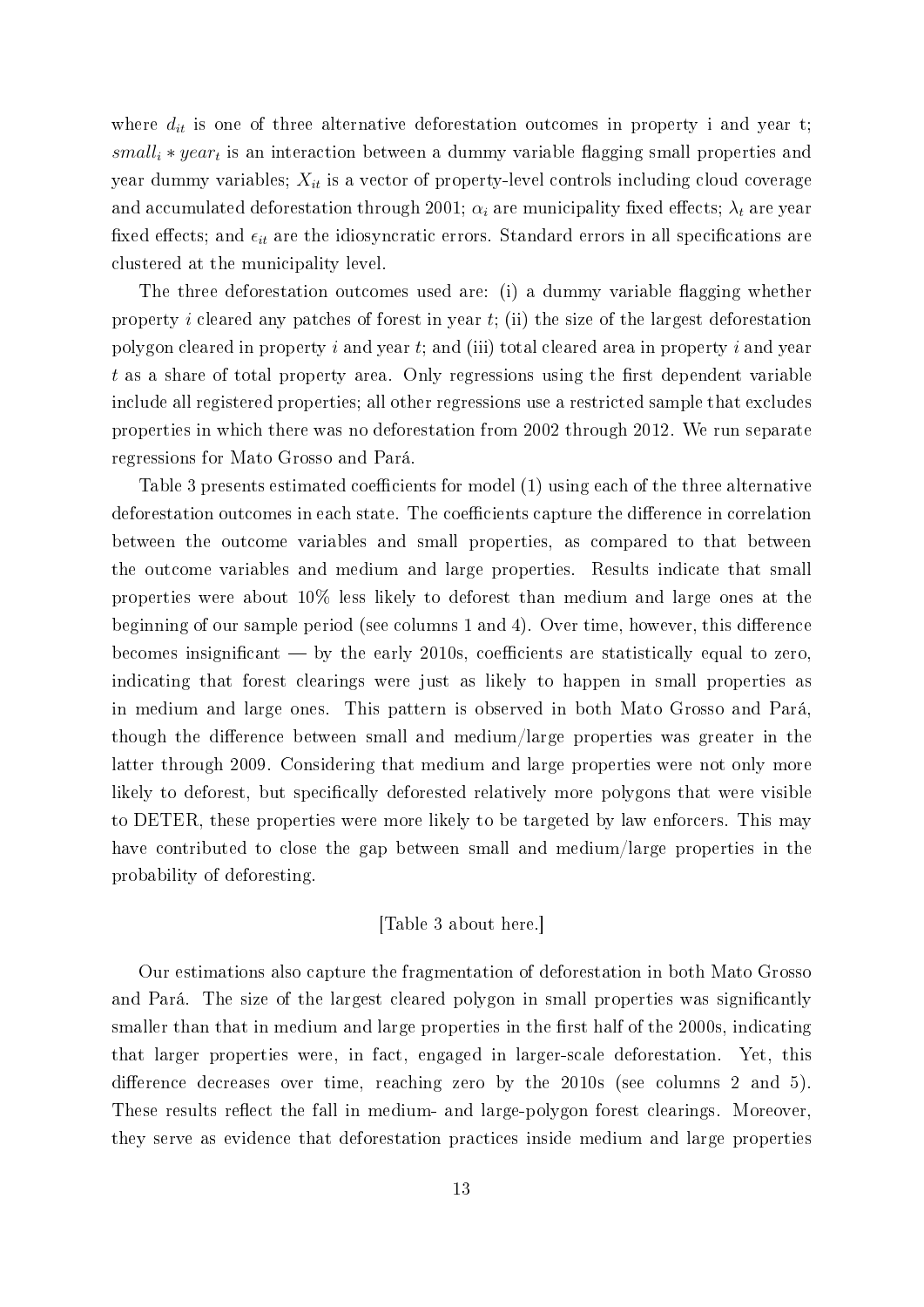became similar to those of small properties. Overall, this is to be expected in light of the implementation of the DETER monitoring system and its focus on medium/large polygons.

Finally, results indicate that the shift in forest clearing practices in Mato Grosso and Pará was not entirely parallel. In early sample years, small properties deforested a larger share of their total area as compared to medium and large properties (see columns 3 and 6). This difference was greater in Mato Grosso. Starting in 2006, the gap between small and medium/large properties decreased substantially in Mato Grosso  $-$  although small properties still cleared a greater share of their total area in the 2010s, the gap was about a quarter of what it had been in the first half of the 2000s. Keeping in mind that small and medium/large landowners were equally likely to deforest in the late 2000s and early 2010s, the pattern in share of total property area deforested signals that, among landowners who still cleared forest, small ones started deforesting relatively less of their properties than medium and large landholders. Considering that small properties in Mato Grosso engaged in medium- and large-scale deforestation, the change in behavior induced by DETER might have contributed to close part of the gap in share of property area that was cleared.

The same was not seen in Pará, where the gap between cleared shares in small versus medium/large properties remained roughly constant over the sample period. This result speaks to the pattern seen in Table 2, which shows that small property deforestation in Pará fell relatively less than medium/large property clearings. Thus, despite the general decrease in deforestation, small properties still saw a greater share of their areas being deforested through late sample years. Again, this might be a consequence of the nature of deforestation that occurred in small properties in Pará. Since small-scale deforestation was not as heavily targeted by law enforcers, smallholders maintained their pre-DETER practices, while medium and large ones were forced to contain deforestation  $\sim$  combined, these effects go against a closing of the gap between small and medium/large landowners.

#### 5. Discussion

The evidence presented so far suggests that the stories behind the change in deforestation composition were not the same across sample states. What set Mato Grosso and Pará on different paths?

Figure 6 highlights an important component of the answer. The decomposition of total cleared forest in each state by property and polygon size shows that small properties in Mato Grosso and Pará left from different starting points in the early 2000s. In 2002, less than 25% of the area deforested inside small properties in Mato Grosso was cleared in polygons smaller than 0.25 square kilometers; in Pará this share was greater than 60%.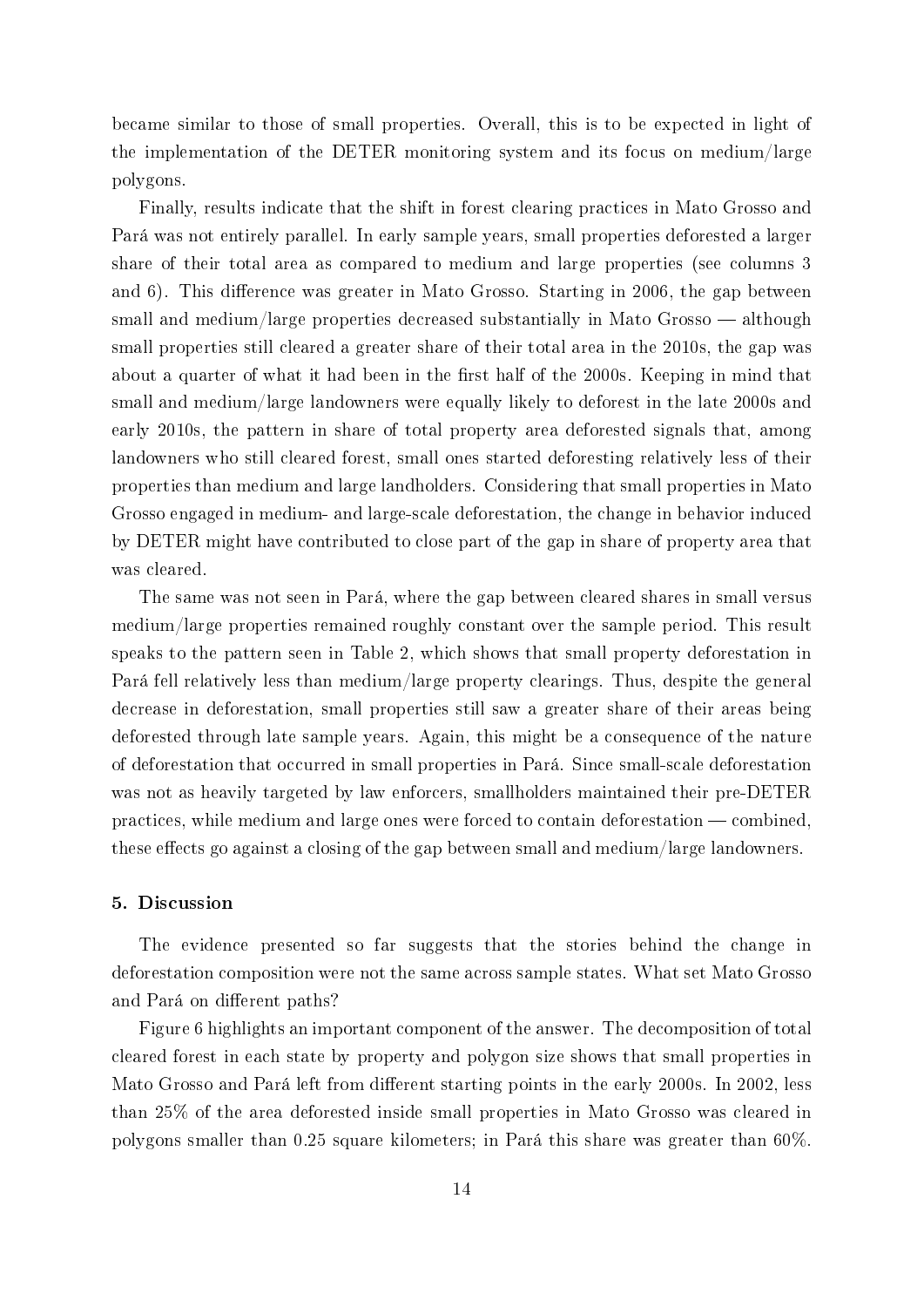Starting in the mid-2000s, the bulk of small property deforestation was therefore visible to the DETER monitoring system in Mato Grosso, but remained undetected in Pará. In this sense, enhanced DETER-based law enforcement efforts, which Assunção et al. (2013a) have shown to be the leading policy driver of the recent Amazon deforestation slowdown, equally targeted small, medium, and large properties in Mato Grosso. This interpretation is consistent with the timing of the deforestation slowdown in Mato Grosso, as well as with descriptive statistics and results presented in previous sections. Overall, it points towards small, medium, and large properties alike responding to the new monitoring system by decreasing forest clearings and shifting towards smaller deforestation increments. This preserved the relative participation of each property size in annual deforestation (recall Figure 5).

# [Figure 6 about here.]

In addition, the increased presence of law enforcers probably also had a spillover effect through two different channels. First, even smallholders who only deforested in small increments may have reduced deforestation in response to stricter law enforcement in neighboring areas containing larger deforestation polygons. Second, because the average property in Mato Grosso is much larger than that in Pará (recall Table 1), and considering that larger properties tended to deforest in larger polygons in the first half of the 2000s (see Figure 6), there was probably a greater chance of DETER detecting private property deforestation in Mato Grosso. State heterogeneity might also have accentuated this difference. As discussed in Section 2.2, the organizational structure differed across states. During our sample period, the leading economic activity was large-scale commercial farming of soybean in Mato Grosso, and cattle ranching in Pará. Smallholders, in particular, are typically engaged in informal cattle ranching activities in Pará. Hence, farmers in Mato Grosso might be more heavily dependent on formal relationships with banks and commodity industries than their counterparts in Pará. In this case, smallholders in Mato Grosso would be more susceptible to spillover effects from neighboring medium/large properties being targeted for illegal deforestation and, thus, more risk averse.

Smallholders in Pará, in contrast, could more easily remain unseen to DETER. The monitoring system implemented in the mid-2000s may actually have reinforced this behavior. In the same way that medium and large properties deforested relatively more small polygons than before, so did small properties  $-$  by the early 2010s, the share of small property deforestation carried out in small increments had increased to more than 85% in Pará. Interestingly, Pará trends appear to have become slightly more accentuated starting in 2008, as previously mentioned. This coincides with the introduction of the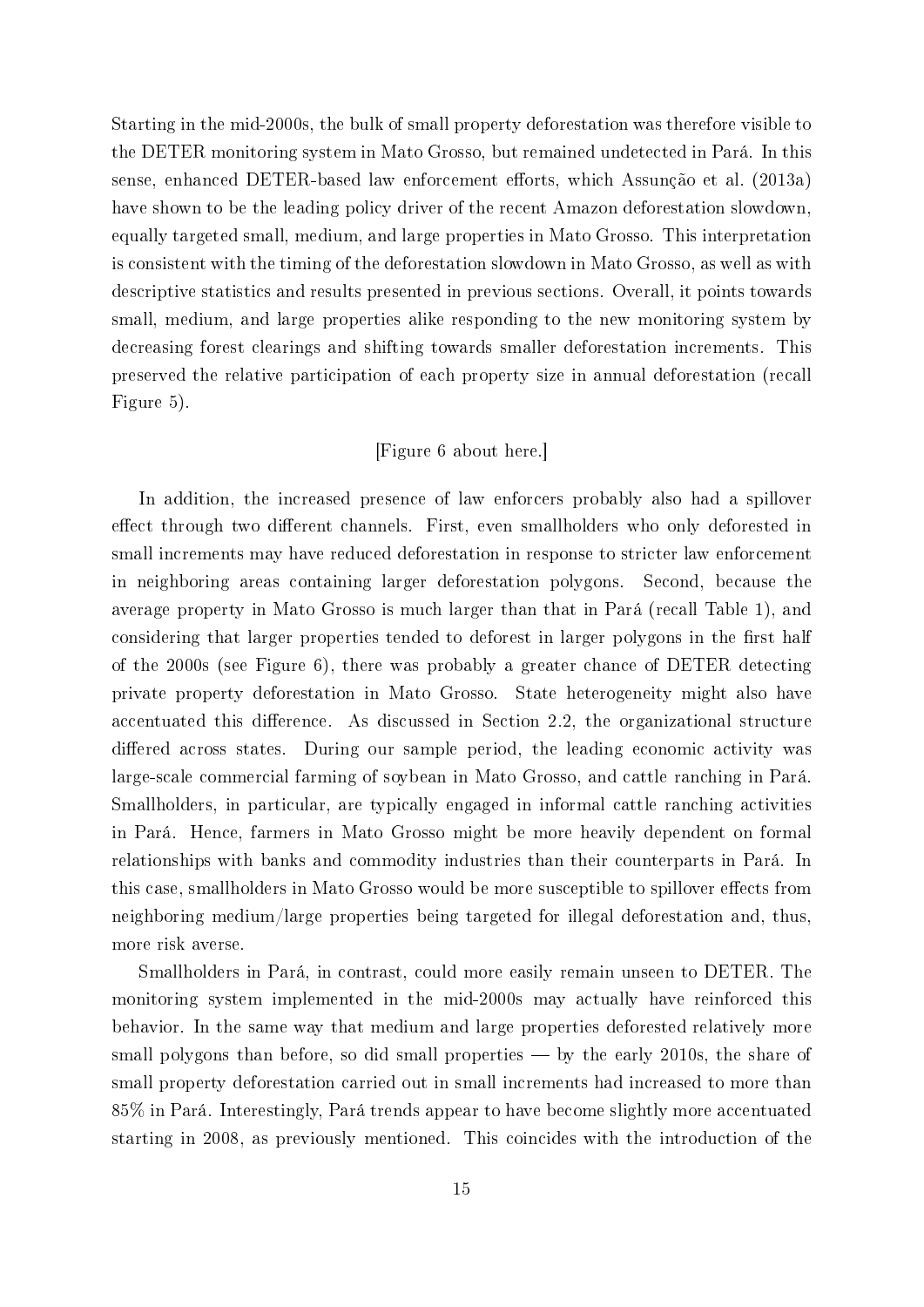priority municipalities policy, as well as with the conditioning of rural credit concession upon proof of compliance with environmental and land titling regulations. Although the priority municipality policy does not, in and of itself, distinguish smallholders from medium and large ones, it likely contributed to the overall enhancement of law enforcement in the state (Assunção and Rocha, 2014). The conditioning of rural credit, in its turn, was subject to a series of qualifications that loosened the severity of the new credit constraints for smallholders, who benefited from partial or complete exemptions from the policy's requirements. Assunção et al. (2013b) show that the policy reduced the concession of rural credit, thereby reducing deforestation. This effect was largely driven by municipalities where cattle ranching was the main economic activity. The authors also show that the policy's impact was largest on medium and large landowners. Combined, these findings might help explain why deforestation activity by smallholders in Pará a predominantly cattle ranching state — was relatively less impacted by conservation policy efforts at the time.

It's important to stress that our study does not allow for the identification of the underlying reasons for the baseline differences across states. Indeed, this is a topic that merits an in-depth investigation of its own. Nevertheless, our analysis serves as an illustration of how these differences have important practical consequences.

#### 6. Policy Implications and Final Remarks

The PPCDAm brought much-needed revisions to Brazilian conservation efforts, signicantly contributing to the 2000s Amazon deforestation slowdown (Assunção et al.,  $2013a,b, 2015$ . In particular, it effectively combated the bulk of deforestation during the second half of the 2000s, which was largely composed of medium- and large-scale forest clearings. The composition of Amazon deforestation has, however, changed so must conservation efforts. Today, strengthening the control of illegal deforestation means improving the targeting of forest clearing agents who are less responsive to existing conservation efforts.

In light of this, our analysis has important implications for the design of public policy in Brazil. It has highlighted the need to effectively target small-scale deforestation, but also stressed the importance of tailoring policy to regional heterogeneities. Indeed, despite a certain degree of disaggregation  $-$  via targeting of priority municipalities, for example — the PPCDAm was, in essence, a centralized policy that treated the Amazon as a largely uniform target. In this study, we provide evidence that these uniform efforts had heterogeneous effects. Knowing how to anticipate and address heterogeneity in policy design could increase policy efficacy, to the extent that heterogeneity-based efforts could be shaped for maximum impact.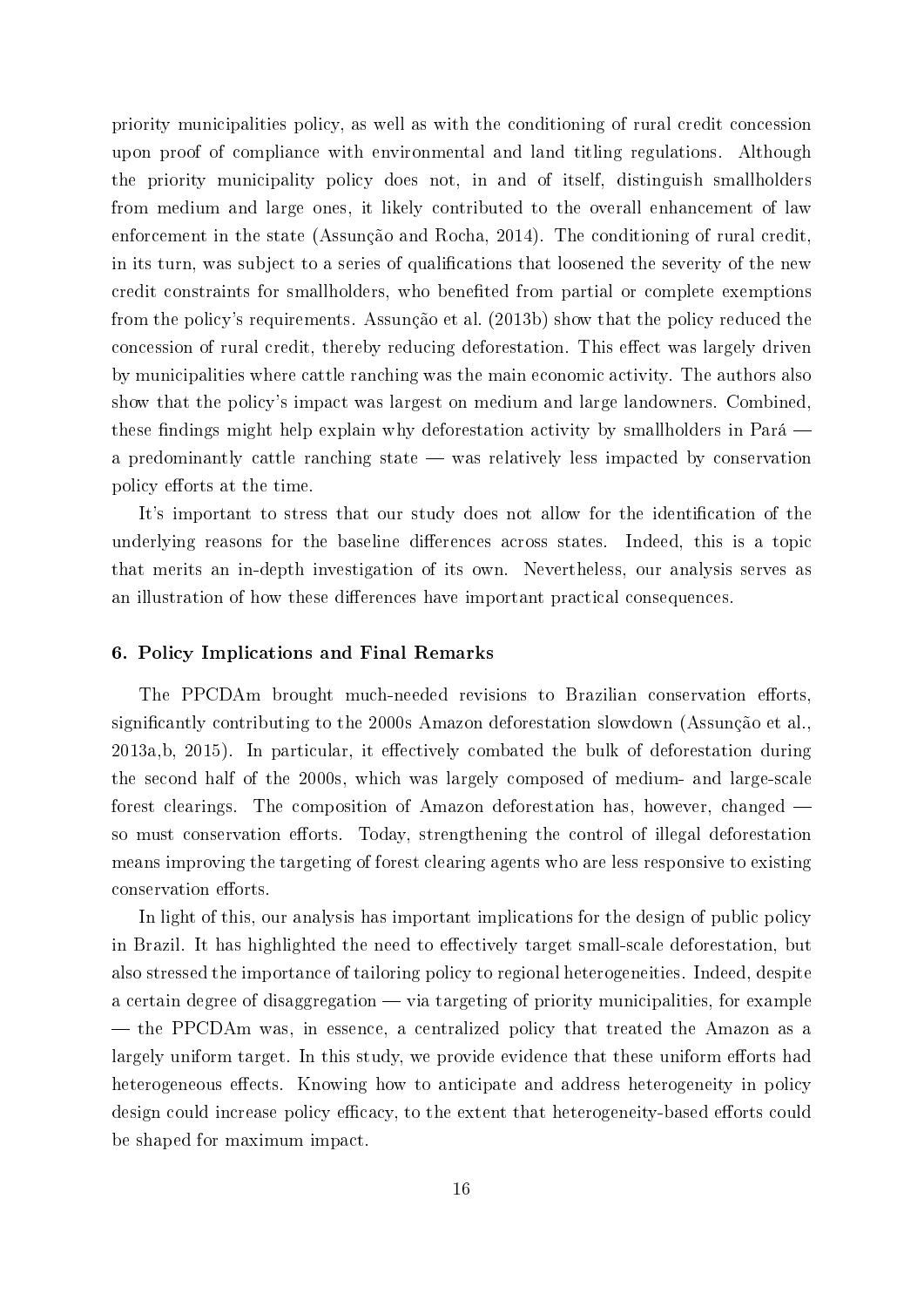Moving forward, the challenge for conservation policy in Brazil is to account for such heterogeneities. This requires a better understanding of what these heterogeneities actually are, as well as of the underlying reasons for their being. This study takes a step towards a deeper understanding of current forest clearing practices, and thereby strengthens Brazil's capacity to combat remaining deforestation.

#### References

- Aldrich, S. P., Walker, R. T., Arima, E. Y., Caldas, M. M., Browder, J. O., and Perz, S. (2006). Landcover and land-use change in the brazilian amazon: Smallholders, ranchers, and frontier stratication. Economic Geography,  $82(3):265-288$ .
- Andersen, L. E. (1996). The causes of deforestation in the brazilian amazon. The Journal of Environment  $\mathscr$  Development, 5(3): 309–328.
- Angelsen, A. and Kaimowitz, D. (1999). Rethinking the Causes of Deforestation: Lessons from Economic Models. The World Bank Research Observer, 14(1):73-98.
- Araujo, C., Bonjean, C. A., Combes, J.-L., Motel, P. C., and Reis, E. J. (2009). Property Rights and Deforestation In The Brazilian Amazon. Ecological Economics,  $68(8-9):2461-2468$ .
- Assunção, J., Gandour, C., and Rocha, R. (2013a). DETERring Deforestation in the Brazilian Amazon: Environmental Monitoring and Law Enforcement. CPI/NAPC Working Paper.
- Assunção, J., Gandour, C., and Rocha, R. (2015). Deforestation Slowdown in the Brazilian Amazon: Prices or Policies? Environment and Development Economics, forthcoming.
- Assunção, J., Gandour, C., Rocha, R., and Rocha, R. (2013b). Does Credit Affect Deforestation? Evidence from a Rural Credit Policy in the Brazilian Amazon. CPI/NAPC Working Paper.
- Assunção, J. and Rocha, R. (2014). Getting greener by going black: The priority municipalities in brazil. CPI/NAPC Working Paper.
- Barbier, E. B. and Burgess, J. C. (1996). Economic analysis of deforestation in Mexico. Environment and Development Economics, 1(02).
- Barbier, E. B. and Burgess, J. C. (2001). The Economics of Tropical Deforestation. Journal of Economic  $Surveus, 15(3): 413-433.$
- Câmara, G., de Morisson Valeriano, D., and ao Vianei Soares, J. (2006). Metodologia para o Cálculo da Taxa Anual de Desmatamento na Amazônia Legal. Technical report, Instituto Nacional de Pesquisas Espaciais.
- Chomitz, K. and Thomas, T. (2003). Determinants of Land Use in Amazônia: A Fine-Scale Spatial Analysis. American Journal of Agricultural Economics, 85(4):1016-1028.
- Chomitz, K. M. and Gray, D. A. (1996). Roads, Land Use, and Deforestation: A Spatial Model Applied to Belize. The World Bank Economic Review,  $10(3)$ : 487-512.
- Cropper, M. and Griths, C. (1994). The Interaction of Population Growth and Environmental Quality. The American Economic Review,  $84(2):250-254$ . Papers and Proceedings of the Hundred and Sixth Annual Meeting of the American Economic Association.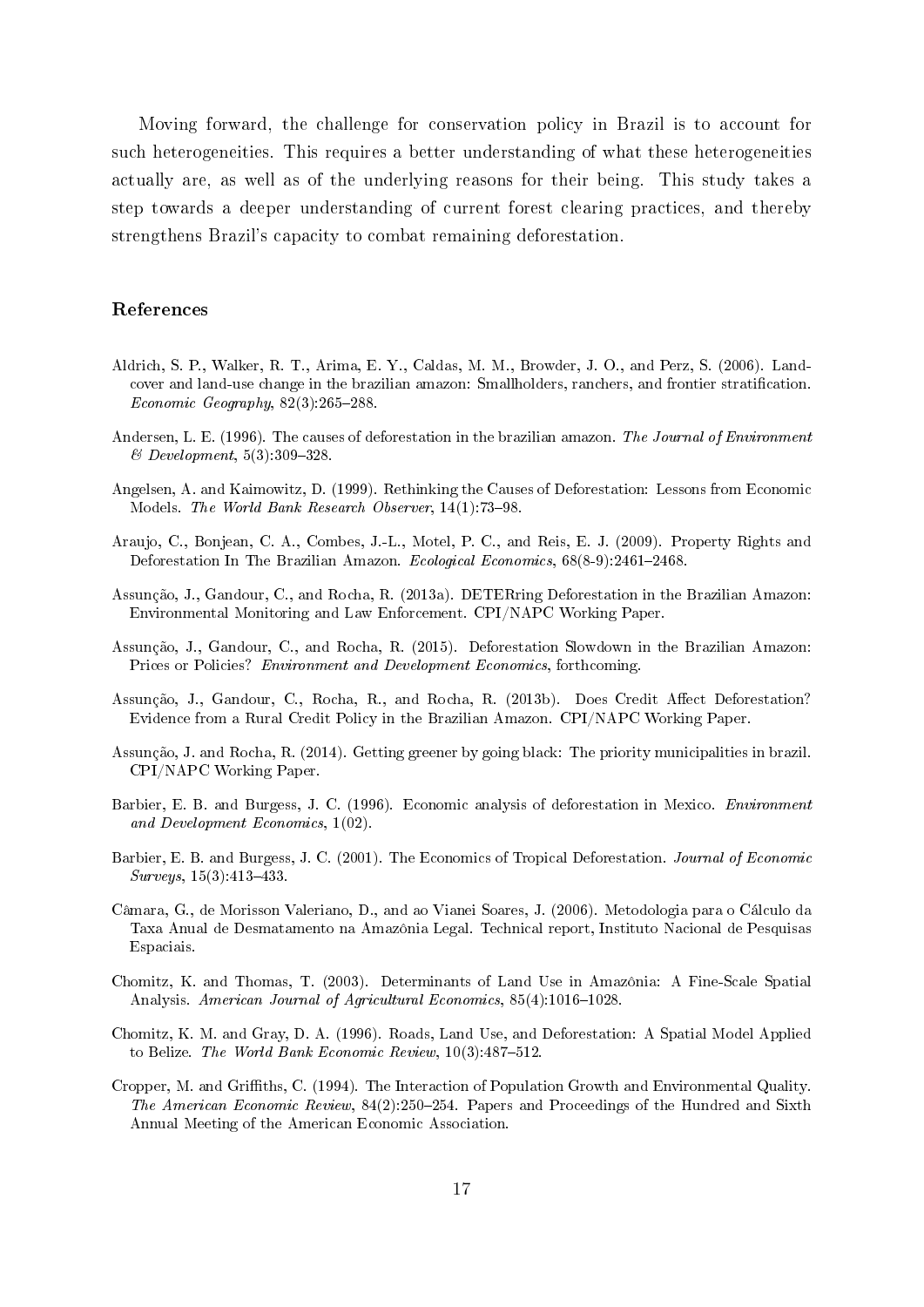- Cropper, M. L., Griths, C. W., and Mani, M. (1997). Roads, Population Pressures, and Deforestation in Thailand, 1976-89. World Bank Policy Research Working Paper No. 1726.
- Ferraz, C. (2001). Explaining Agriculture Expansion and Deforestation: Evidence from the Brazilian Amazon 1980/98. Ipea text for discussion.
- Godar, J., Gardner, T. A., Tizado, E. J., and Pacheco, P. (2014). Actor-specific contributions to the deforestation slowdown in the brazilian amazon. Proceedings of the National Academy of Sciences,  $111(43):15591-15596.$
- Godar, J., Tizado, E. J., and Pokorny, B. (2012). Who is responsible for deforestation in the amazon? a spatially explicit analysis along the transamazon highway in brazil. Forest Ecology and Management, 267:5873.
- Hargrave, J. and Kis-Katos, K. (2013). Economic causes of deforestation in the brazilian amazon: A panel data analysis for the 2000s. *Environmental and Resource Economics*, 54(4):471-494.
- INPE (2015). Projeto PRODES Monitoramento da Floresta Amazônica Brasileira por Satélite. Database, Instituto Nacional de Pesquisas Espaciais.
- Michalski, F., Metzger, J. P., and Peres, C. A. (2010). Rural property size drives patterns of upland and riparian forest retention in a tropical deforestation frontier. Global Environmental Change, 20(4):705 712.
- Pacheco, P. (2012). Actor and frontier types in the brazilian amazon: Assessing interactions and outcomes associated with frontier expansion.  $Geoforum$ , 43(4):864-874.
- Panayotou, T. and Sungsuwan, S. (1994). An Econometric Analysis of the Causes of Tropical Deforestation: The Case of Northeast Thailand, chapter In: The Causes of Tropical Deforestation: The Economic and Statistical Analysis of Factors Giving Rise to the Loss of the Tropical Forests, pages 192-210. University College of London Press.
- Pfaff, A. (1999). What Drives Deforestation in the Brazilian Amazon? Evidence from Satellite and Socioeconomic Data. *Journal of Environmental Economics and Management*, 37(1):26–43.
- Pfaff, A., Robalino, J., Walker, R., Aldrich, S., Caldas, M., Reis, E., Perz, S., Bohrer, C., Arima, E., Laurance, W., and et al. (2007). Road investments, spatial spillovers, and deforestation in the Brazilian Amazon. Journal of Regional Science, 47(1):109-123.
- Walker, R., Moran, E., and Anselin, L. (2000). Deforestation and cattle ranching in the brazilian amazon: External capital and household processes. World Development,  $28(4)$ :683-699.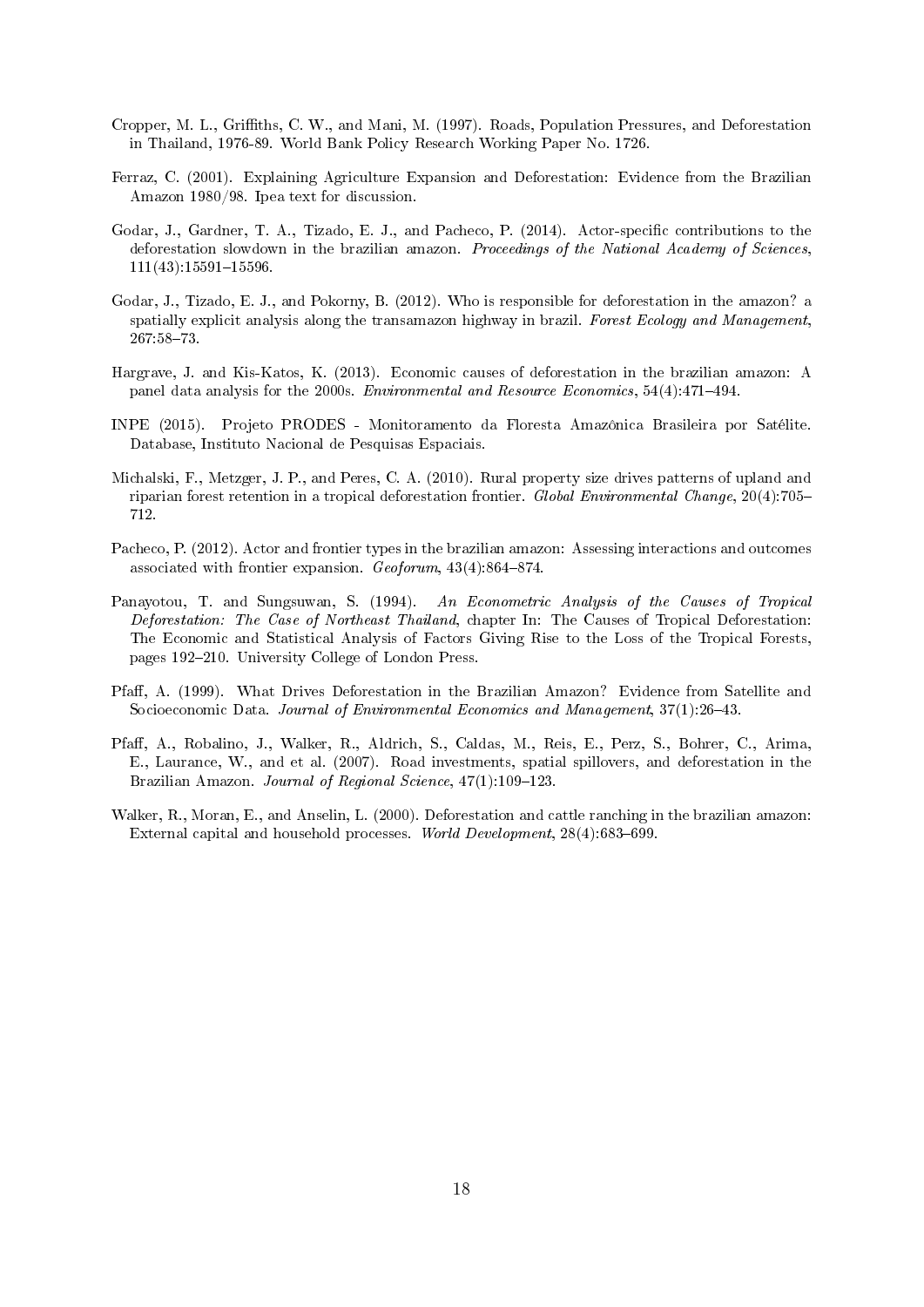



Notes: the figure illustrates annual Amazon deforestation decomposed by deforestation polygon size. Data from PRODES/INPE.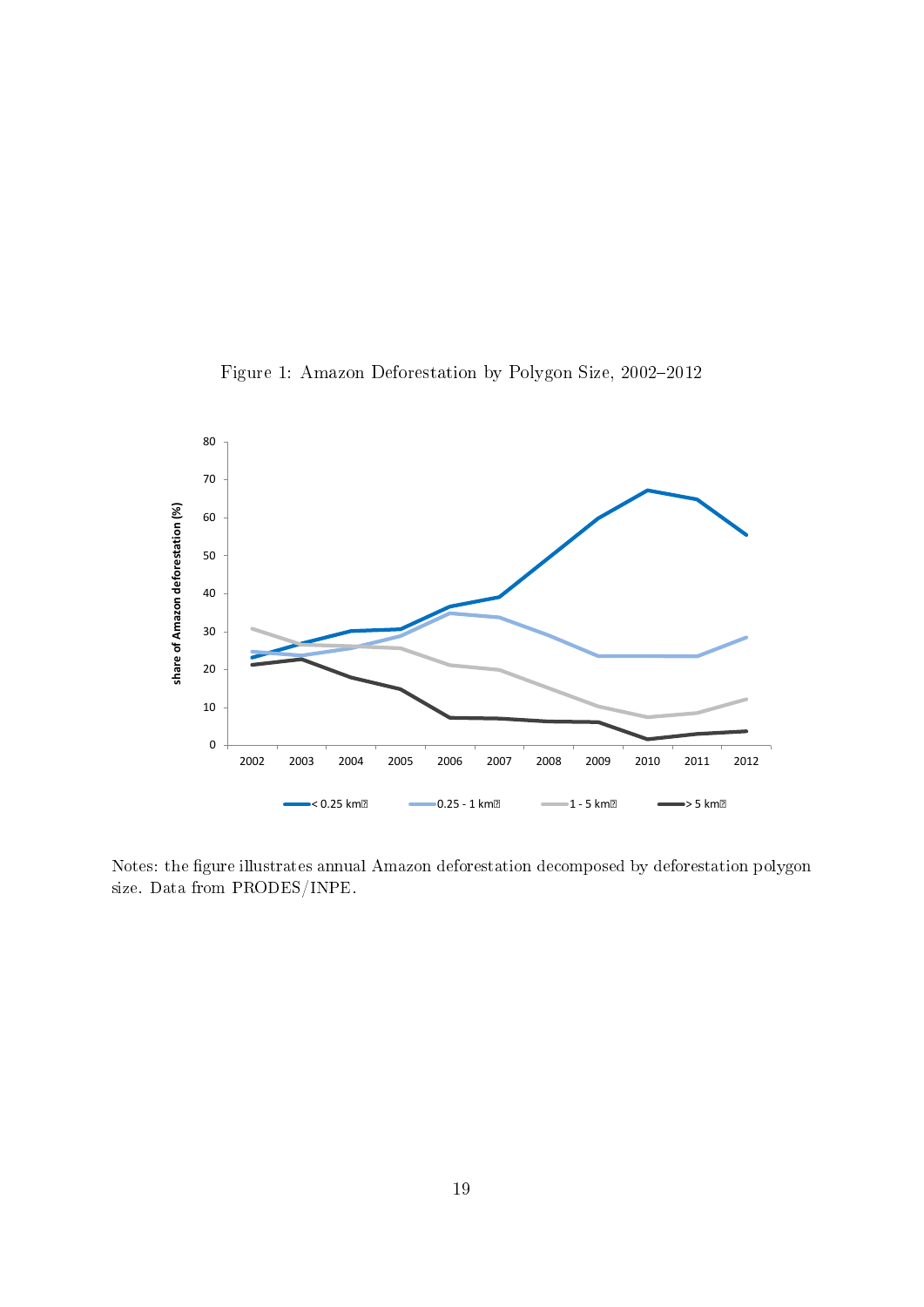



Notes: the figures present total state deforestation and total forest area cleared within registered properties in both absolute and relative terms. Data from PRODES/INPE (deforestation) and State Secretariats for the Environment (private property registries).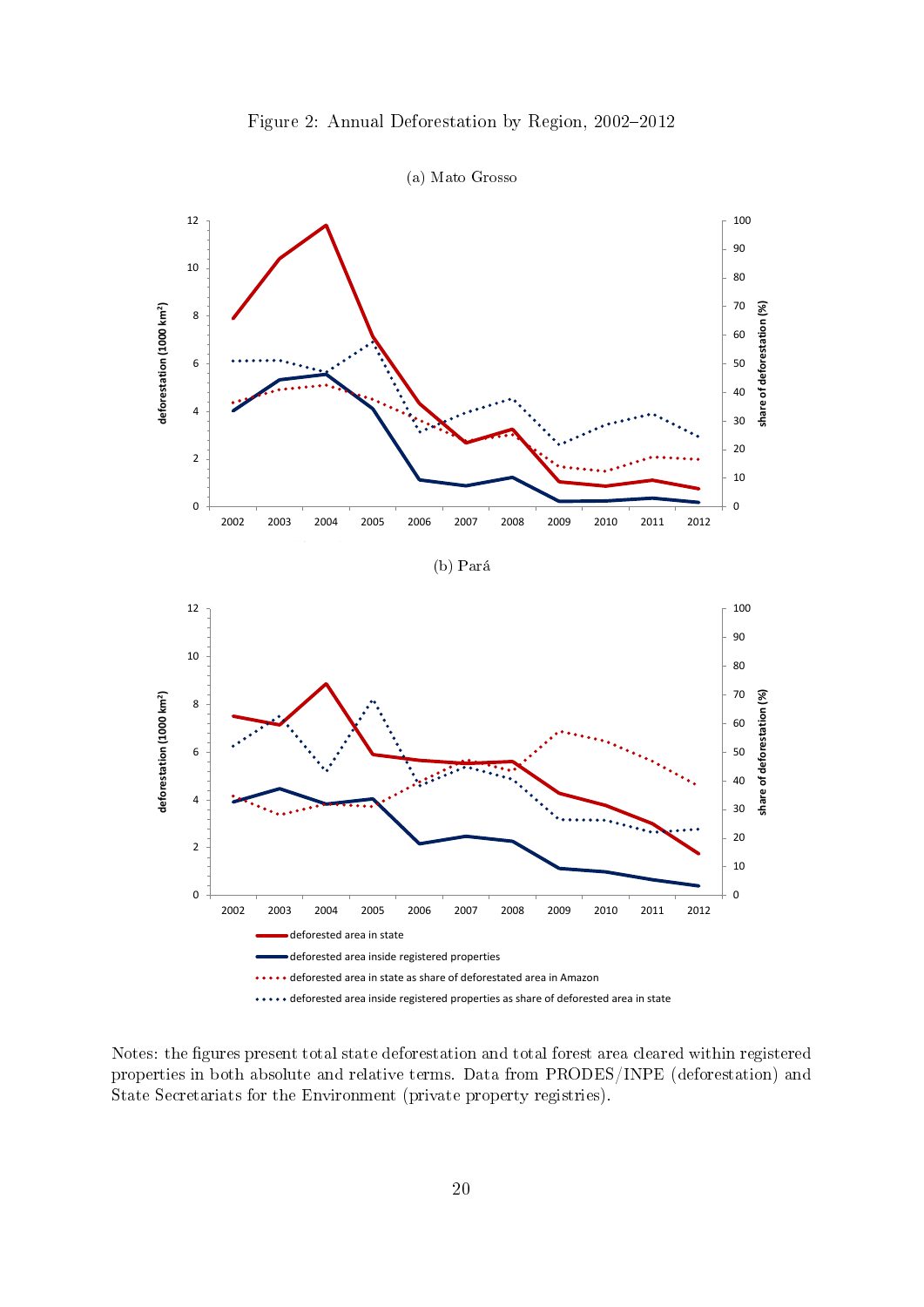

Figure 3: Combining Property and Deforestation Georeferenced Data

Notes: the figure illustrates how georeferenced property limits are combined with georeferenced deforestation polygons. Data from PRODES/INPE (deforestation) and State Secretariats for the Environment (private property registries).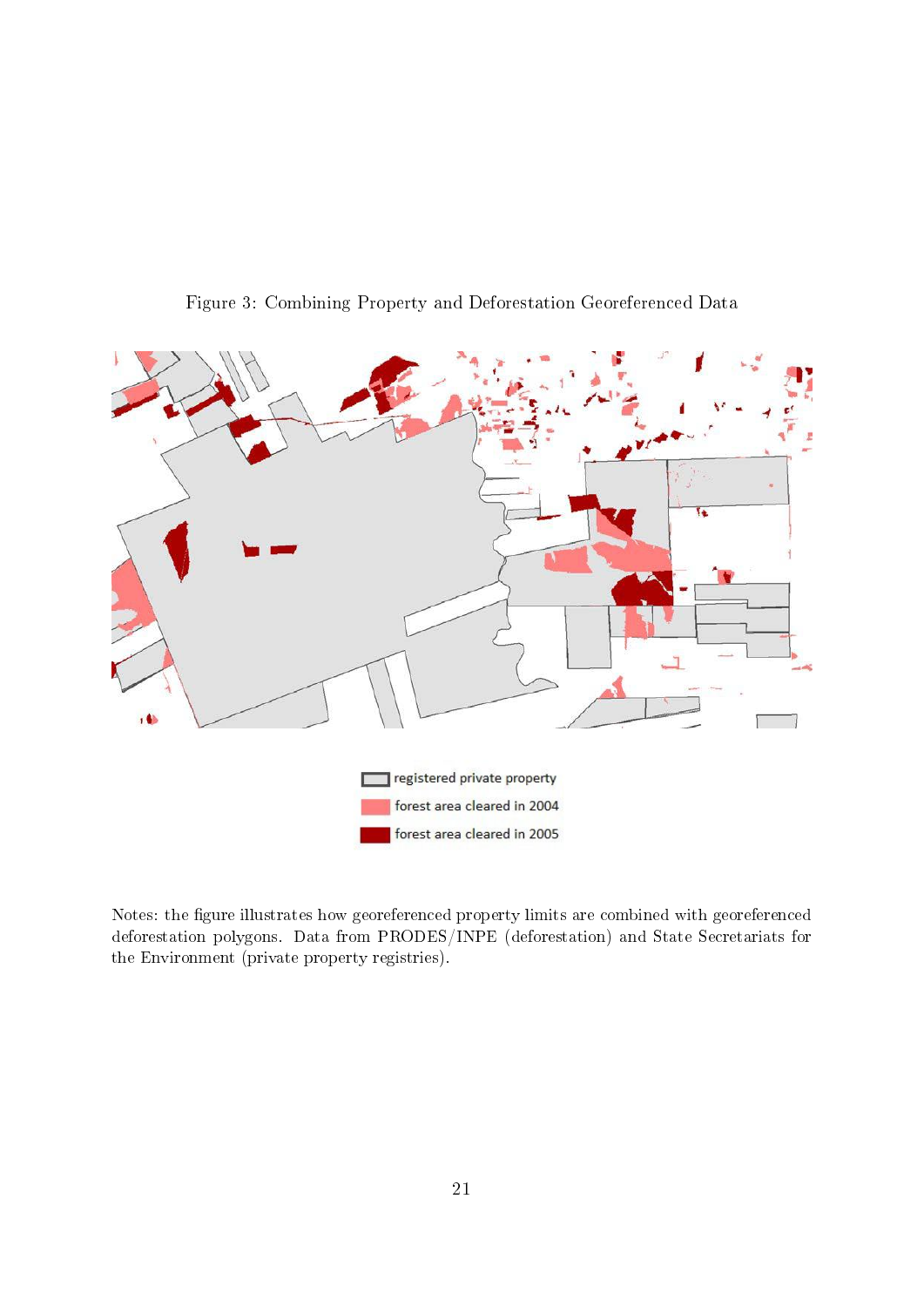



Notes: the figure illustrates annual state deforestation decomposed by deforestation polygon size. Data from PRODES/INPE (deforestation).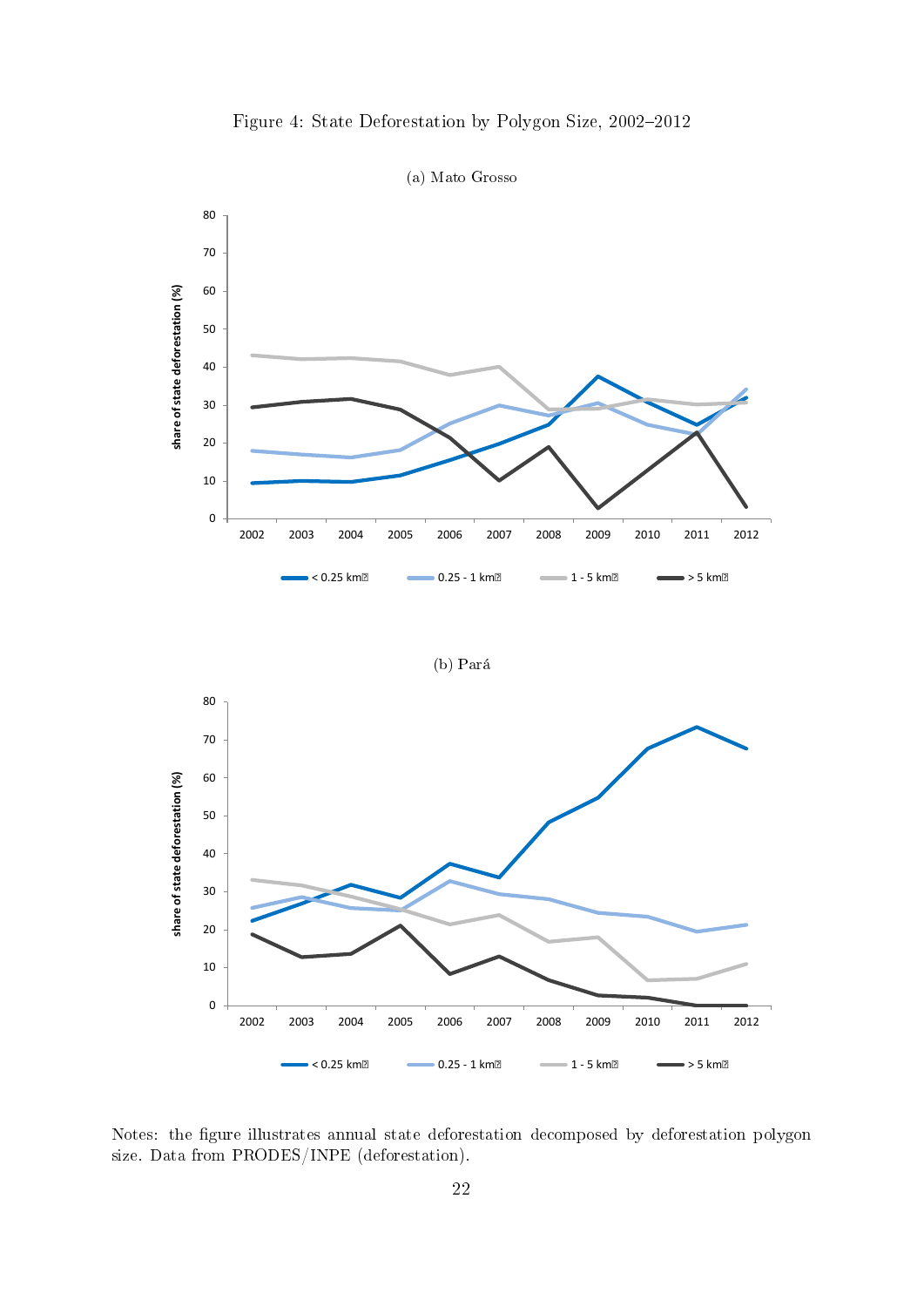

Figure 5: State Deforestation by Property Size, 2002-2012

Notes: the figure illustrates annual state deforestation decomposed by private rural property size. Data from PRODES/INPE (deforestation) and State Secretariats for the Environment (private property registries).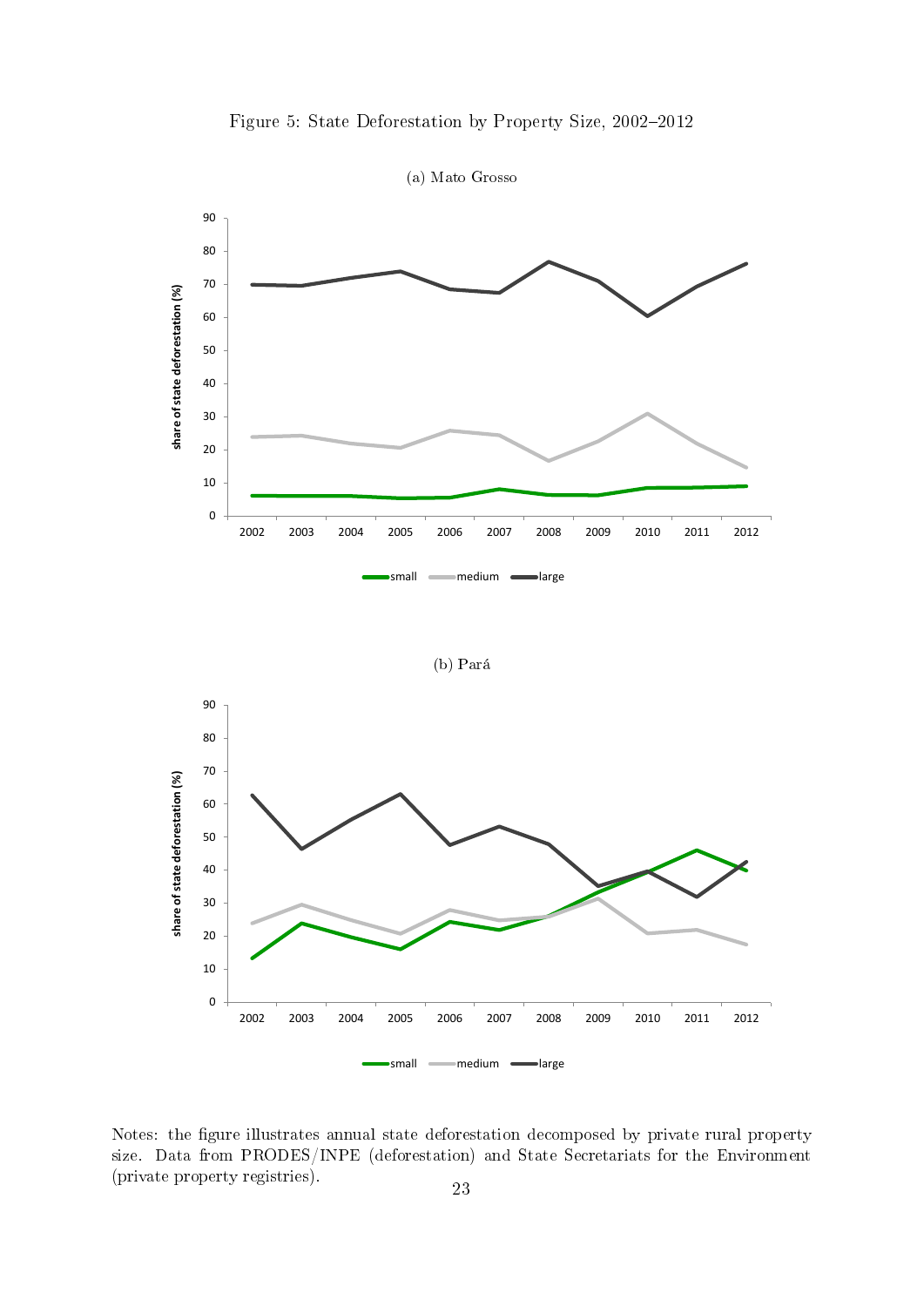

Figure 6: State Deforestation by Property and Polygon Size, 2002-2012

Notes: the figure illustrates annual state deforestation decomposed by private rural property size and deforestation polygon size. Data from PRODES/INPE (deforestation) and State Secretariats of the Environment (private property registries).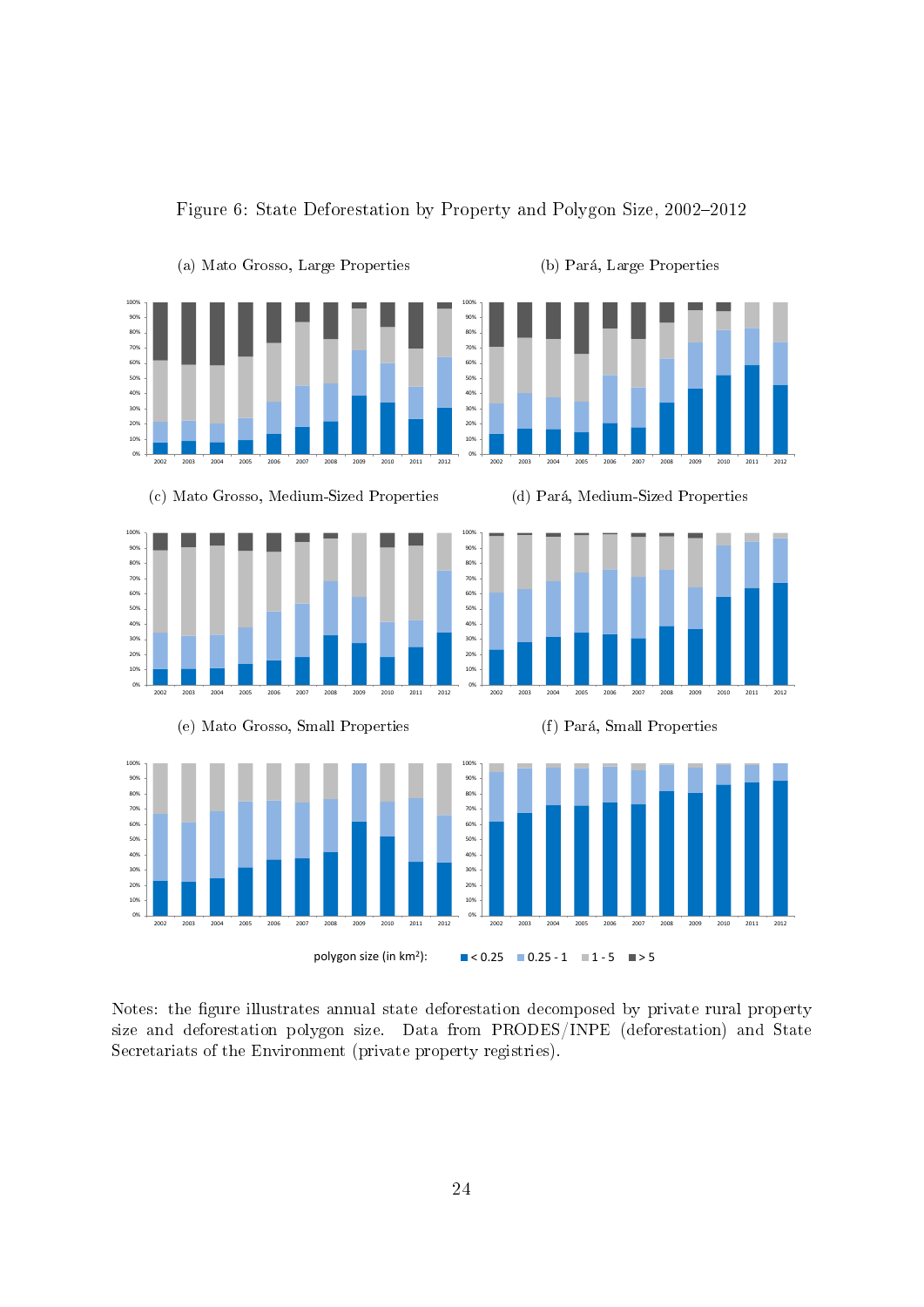|                                              | Mato Grosso | Pará      |
|----------------------------------------------|-------------|-----------|
| State area                                   | 903,378     | 1,247,955 |
|                                              |             |           |
| Protected area                               | 160,983     | 679,208   |
| Unprotected area                             | 742,395     | 568,747   |
| Registered area                              | 356,865     | 229,024   |
| Registered area as share of state area       | $40\%$      | 18\%      |
| Registered area as share of unprotected area | 48\%        | 40\%      |
|                                              |             |           |
| Registered area: small properties            | 12,086      | 32,021    |
| Registered area: medium-sized properties     | 56,184      | 41,692    |
| Registered area: large properties            | 288,595     | 155,311   |
| Number of registered properties              | 23,731      | 47,412    |
| Average size of registered property          | 15.04       | 4.83      |
| Average size of fiscal module                | 0.88        | 0.70      |

Table 1: Descriptive Statistics — State Territory and Registered Properties

Notes: The table presents descriptive statistics for each sample state. All areas are in  $km^2$ . Protected areas are composed of indigenous lands and conservation units (includes both integral protection and sustainable use units at federal, state, and municipal levels). Registered properties refer to all private rural landholding holding either a temporary or permanent  $CAR$  or  $LAU$  — see detailed description in Section 3.1. A fiscal module is defined as the minimum area needed to ensure the economic viability of exploring a rural establishment within a given Brazilian municipality. Property size is defined as follows: small properties are smaller than 4 fiscal modules; medium-sized properties are larger than 4 but smaller than 15 fiscal modules; and large properties are larger than 15 fiscal modules. Data from the Ministry of the Environment and the National Indian Foundation (protected areas) and State Secretariats for the Environment (private property registries).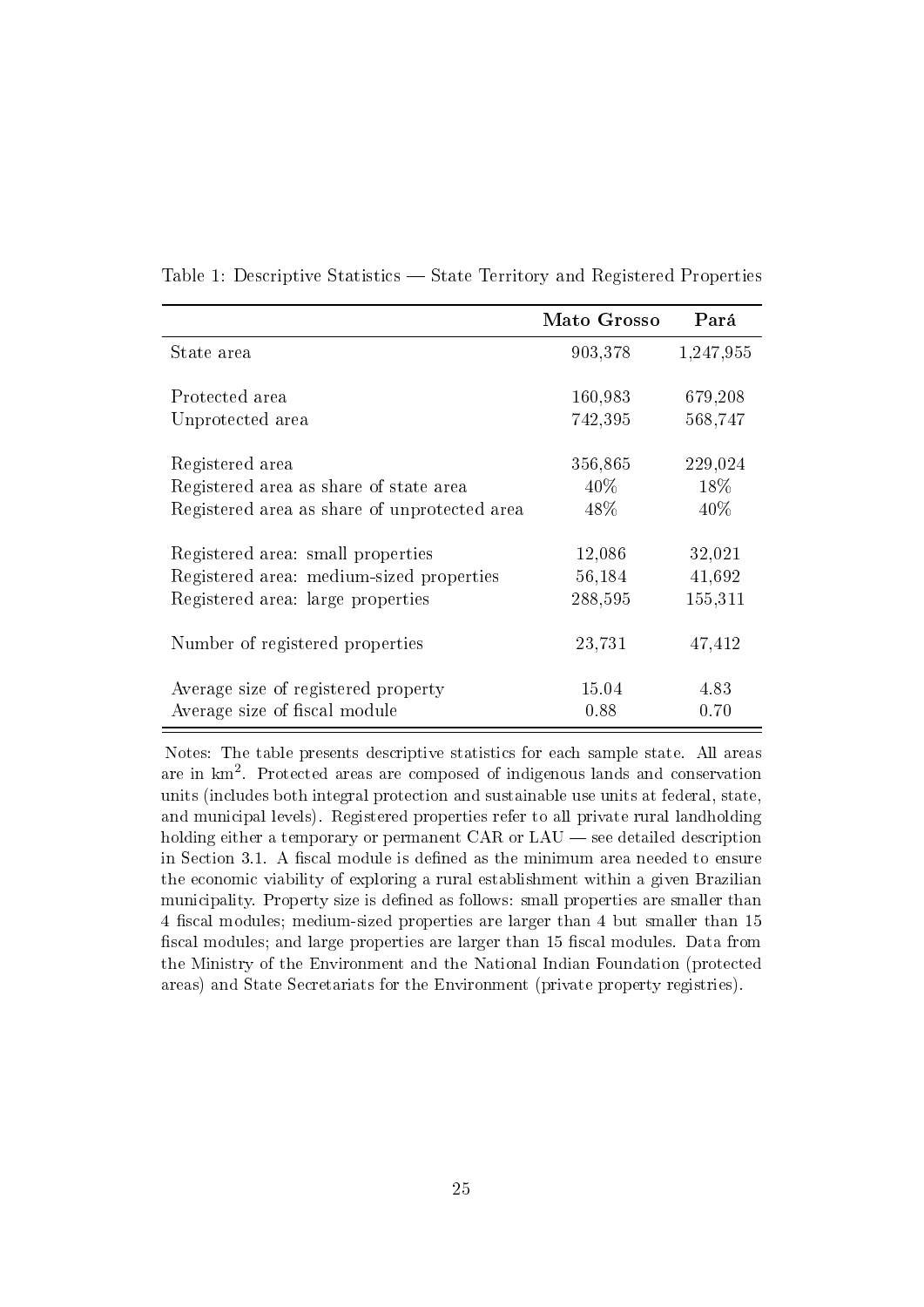| Year                    |        | Mato Grosso |        |         | Pará    |        |
|-------------------------|--------|-------------|--------|---------|---------|--------|
|                         | small  | medium      | large  | small   | medium  | large  |
| 2002                    | 247    | 961         | 2,816  | 522     | 938     | 2,456  |
| 2003                    | 322    | 1,294       | 3,710  | 1,072   | 1,324   | 2,077  |
| 2004                    | 336    | 1,219       | 4,001  | 758     | 954     | 2,118  |
| 2005                    | 221    | 849         | 3,047  | 651     | 842     | 2,551  |
| 2006                    | 63     | 293         | 777    | 528     | 606     | 1,032  |
| 2007                    | 71     | 215         | 595    | 544     | 617     | 1,322  |
| 2008                    | 79     | 206         | 950    | 594     | 590     | 1,088  |
| 2009                    | 14     | 51          | 162    | 378     | 356     | 399    |
| 2010                    | 21     | 77          | 151    | 390     | 207     | 393    |
| 2011                    | 31     | 80          | 253    | 305     | 146     | 211    |
| 2012                    | 17     | 27          | 141    | 161     | 71      | 171    |
| difference<br>2002-2012 | $-93%$ | $-97\%$     | $-95%$ | $-69\%$ | $-92\%$ | $-93%$ |

Table 2: State Deforestation by Property Size, 2002-2012

Notes: the table presents total forest area cleared within each category of property size. All areas are in  $km^2$ . A fiscal module is defined as the minimum area needed to ensure the economic viability of exploring a rural establishment within a given Brazilian municipality. Property size is defined as follows: small properties are smaller than 4 fiscal modules; medium-sized properties are larger than 4 but smaller than 15 fiscal modules; and large properties are larger than 15 fiscal modules.